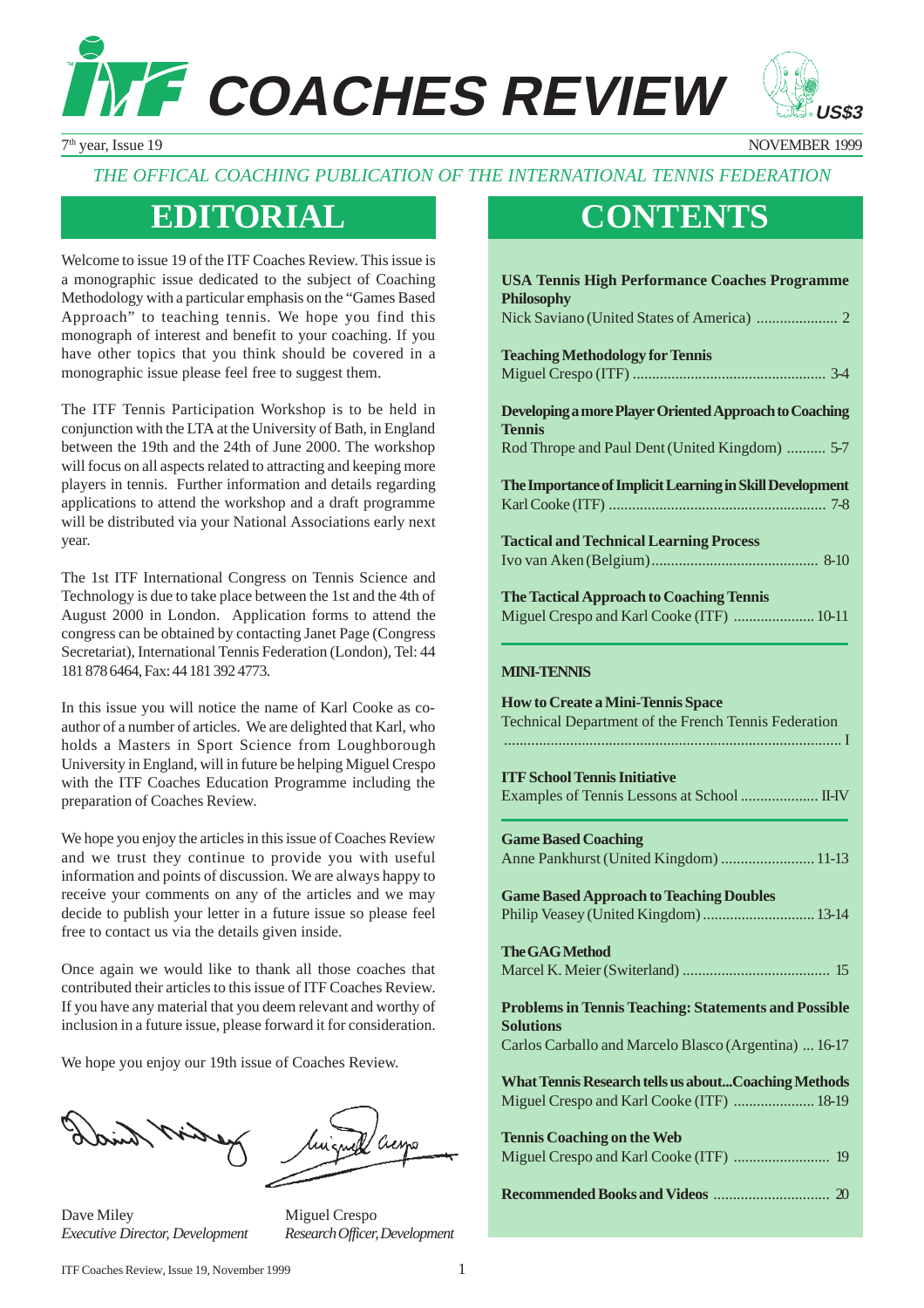## **USA TENNIS HIGH PERFORMANCE COACHES PROGRAMME PHILOSOPHY**

### *Nick Saviano (USA Tennis Director of Coaches Education, U.S.A)*

The philosophy of the USA Tennis Coaching Education Programme is that the overriding priority of any coach is to help young players reach their maximum potential as a person through a commitment to excellence in tennis. Every player should be treated equitably and with respect for his or her inherent individual worth. The long-term welfare and happiness of the players should be valued more than the results or rewards of the moment.

### **APPROACH TO COACHING HIGH PERFORMANCE PLAYERS**

There are two typical approaches used by High Performance Coaches to nurture and develop high performance players.

### **1. "THE GAMES APPROACH"**

**2. "THE TRADITIONAL APPROACH"**

It is important that coaches be aware of both approaches. Understanding your approach to coaching can have a profound impact on the development of our players and the game itself.

### **1. GAMES APPROACH:**

This is a play/goal-oriented approach. In this method of learning, the player learns through playing the game and/or by match simulated situations in training. With the games approach the goal is to teach technique within the context of playing whenever possible. Certain fundamentals and a range of acceptability are established for technique, with consideration given to individual physical attributes, personality, styles and long-term goals.

Within this concept it is crucial for the coach to know what are the key fundamentals of stroke production are and to assure that the player is executing these fundamentals with minimum breakdown and isolation of technique work. The coach should break down and isolate technique only when necessary and for a short as time as possible. Technique is acquired as part of a whole development process and there will be times when the coach adjusts technique without the student being aware of it.

### **2. TRADITIONAL APPROACH:**

This method emphasises breaking down the technique of the individual skills (strokes) and movements in order to accomplish the objectives of playing the game. Within this concept the players are first taught how to hit the ball so that they can play the game. This concept has been popular throughout the United States over the years.

It is the opinion the USA Tennis Coaching Education Programme that the Games Approach is generally a preferred



way of teaching young players. There should be an emphasis on match play and simulated match training in the overall development process of high performance players. We recommend that the isolation of technique work be kept to a minimum and it should be done with the intent of incorporating it into the simulated match training as soon as possible.

The Games Approach should not be misconstrued as deemphasising technique or off-court movement training. Rather it is the belief that the athlete will learn more effectively and completely when these skills are incorporated into the whole learning process. This should take place in match simulated training and/or match play. Equally as important, however is that we believe it promotes a higher level of fun and enjoyment for the player that is a critical component of their overall development. It is therefore important that coaches be well versed in all aspects of the developmental process (e.g., strategy, tactics, technique, psychology) so as to be capable of integrating all of these skills in the player's game.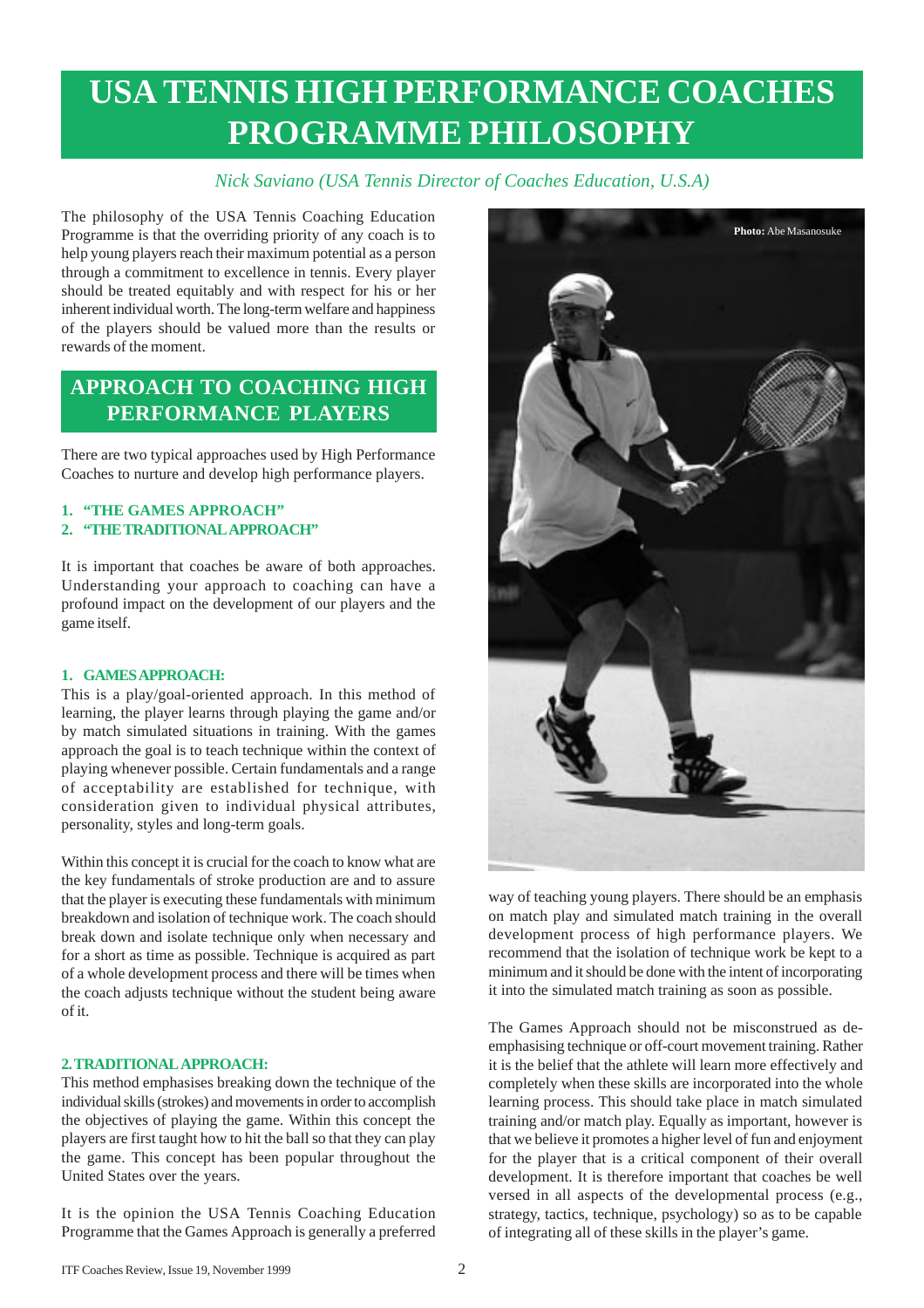## **TEACHING METHODOLOGY FOR TENNIS**

### *by Miguel Crespo Ph.D (ITF)*

### **1. TENNIS PLAYING AND TENNIS TEACHING**

The general opinion of coaches and players is that the game of tennis has changed a lot during the last 20-25 years. In fact, if we compare the game of Borg, Gerulaitis, Vilas, Evert, Austin and others, to the game of Sampras, Agassi, Moya, Williams, some of the top male and female players of our time, we can conclude that the game has changed in almost all aspects.

However, when we have asked coaches about their impressions on whether or not the teaching of tennis has changed during the last 20-25 years, they generally report little or no changes. This seems to indicate that, although coaches think that the game has evolved different to the game of 20 years ago, the way of teaching it has remained the same during this period (Crespo, 1999).

This difference of perceptions is a good starting point to ask ourselves a key question for our job as tennis coaches: So... What and how do we teach?

### **2. LATEST CONCLUSIONS OF INTERNATIONAL TENNIS FEDERATION RESEARCH ON TENNIS WORLDWIDE**

During 1997 and 1998, the ITF conducted a series of studies on tennis participation worldwide in order to have a better understanding of how tennis is played in the world. Which are the markets with a better future in Tennis? What is the general image of tennis? (ITF, 1997).

Results of these studies revealed good and bad news. Good news indicated that the developing countries, such as Morocco, showed a very interesting growth of the game. Bad news addressed the issue that the more mature markets were having problems and that tennis appears not to be a fun game to learn and play for the vast majority of youngsters interviewed (ITF, 1998).

These results can also lead us to ask ourselves why tennis has this image. It can be easily said that inner characteristics of the game of tennis and its differences with other sports and activities have their influence.

However, this can help us to address the aspect of the responsibility and role of the coach in this situation. Sometimes, we have felt that coaches need to concentrate on the important aspects and consequences of the teaching process. Let's review them briefly.

### **3. GOALS OF THE TEACHING PROCESS**

A common problem is that many tennis teachers teach in the same way that they were taught regardless whom they are teaching. This, of course, should be avoided (Thorpe, 1994).

In order to improve the image of the game and the satisfaction of its players it must be the goal of the coach to always want to teach tennis better. It can be assumed that if the coach teaches better tennis, the players will have a better image and consideration of the game.

What does it mean to teach the game of tennis better? We can say that it is achieving more satisfaction, enjoyment and performance both from the players/ and from the coach.

It is important to conclude that the main goal of the coach as per the teaching process is making tennis an easier and more fun game to play. This implies the coach thinking about what he or she is doing daily.

This also means a process of analysing what coaching and teaching has been all about during this recent period in which there have been major changes in the game but no changes in the teaching methods of it.

#### **4. TEACHING METHODS**

We can have a look at the characteristics of the old teaching methods and at the characteristics of the new teaching procedures applied in different sports.

The following charts summarise the characteristics of the old approach and the new approach to teaching tennis. Coaches can use it to progress in their use of more modern and effective teaching methods (see table I, II and III).

| <b>TABLE1</b>                 |                                                 |                                                                                            |                                                                                                                               |                                                                                                                                           |                                                            |
|-------------------------------|-------------------------------------------------|--------------------------------------------------------------------------------------------|-------------------------------------------------------------------------------------------------------------------------------|-------------------------------------------------------------------------------------------------------------------------------------------|------------------------------------------------------------|
| <b>Teaching</b><br>approaches | <b>Overall</b><br>scope                         | <b>Type of sport</b>                                                                       | <b>Contents</b>                                                                                                               | <b>Presenting the</b><br>information                                                                                                      | The role of<br>the coach                                   |
| Old approach                  | Adapt the player<br>to the sport                | Closed skill sport<br>(repetitive actions<br>all with the same<br>characteristics)         | Based on teaching<br>technique (models)<br>and focusing on<br>projection skills                                               | Based on using<br>only analytical<br>(part) methods.<br>All players go<br>through the<br>same stages                                      | Based on using<br>command styles                           |
| New approach                  | Adapt the sport<br>to the player                | Open skill sport<br>(each stroke and<br>movement is<br>different from the<br>previous one) | Based on teaching<br>situations (tactics)<br>and focusing on<br>both projection and<br>reception skills,<br>and co-ordination | Based on mixing<br>up analytical and<br>global (whole)<br>methods. Learning<br>by watching and<br>imitating. Individua-<br>lised teaching | Based on using<br>discovery styles                         |
| <b>Conclusions</b>            | Mini-tennis: use of<br>scaled down<br>equipment | Perception, Decision<br>making, Action<br>and Feedback are<br>crucial                      | Teaching open skills<br>versus teaching<br>closed skills                                                                      | Use analytic methods<br>for correction or<br>to make regressions<br>in teaching                                                           | More effective<br>questioning, less<br>ineffective telling |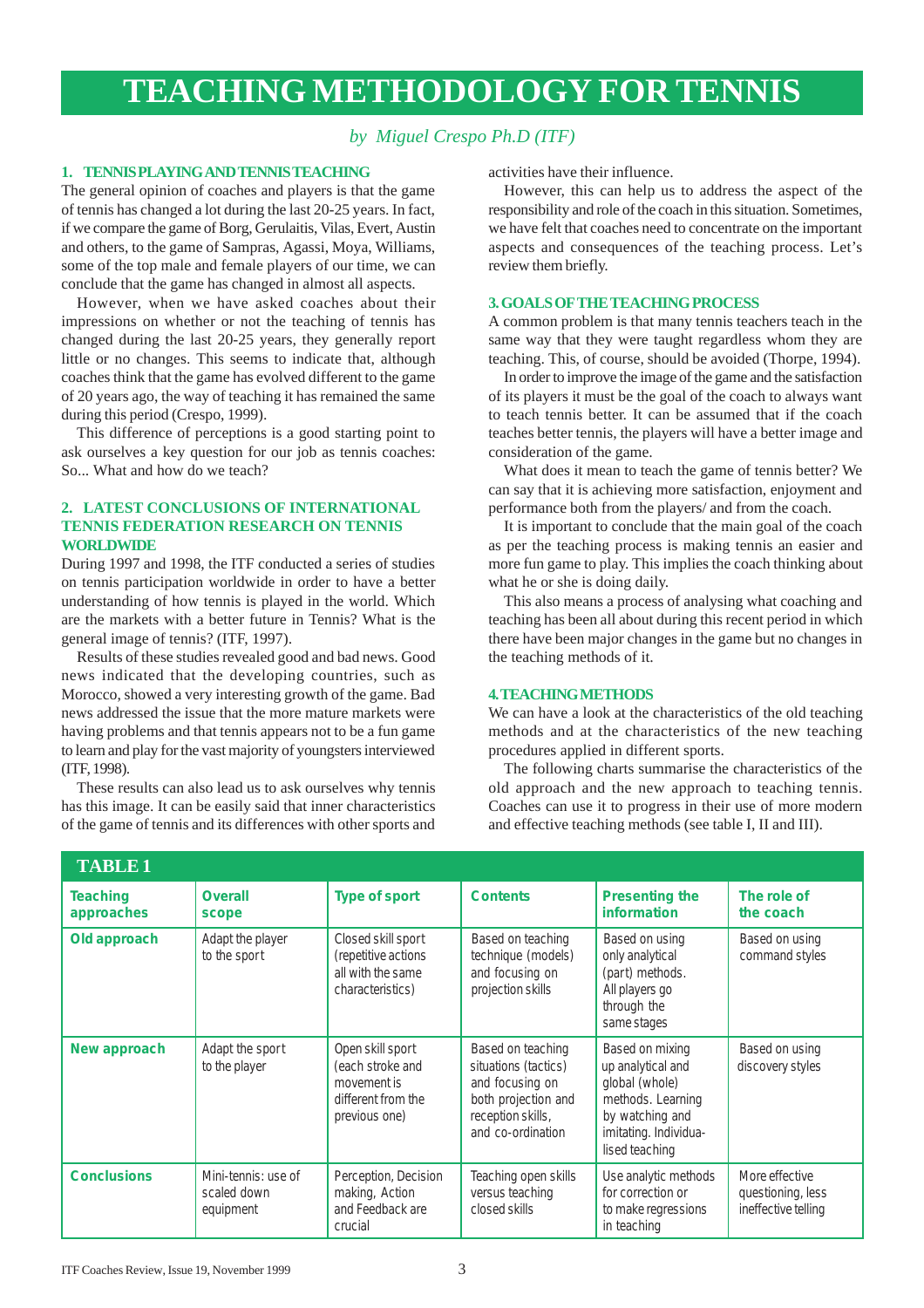| <b>TABLE II</b>               |                                                                                     |                                                                          |                                                      |                                                                                                 |
|-------------------------------|-------------------------------------------------------------------------------------|--------------------------------------------------------------------------|------------------------------------------------------|-------------------------------------------------------------------------------------------------|
| <b>Teaching</b><br>approaches | The players                                                                         | The learning<br>process                                                  | <b>Class</b><br>organisation                         | <b>Dealing with</b><br>group & players                                                          |
| Old approach                  | All players learn the<br>same way. The coach<br>teaches everyone in<br>the same way | No attention to the<br>different stages of<br>learning                   | Based on using<br>line formation                     | All players in the group<br>doing the same task<br>at the same level<br>of difficulty           |
| New approach                  | Each player learns<br>differently                                                   | The are different<br>stages of learning that<br>should be respected      | Based on using buddy<br>teaching, task<br>assignment | Individualisation &<br>inclusion. Adapt the<br>task to the<br>characteristics of<br>each player |
| <b>Conclusions</b>            | Understand kinesthetic.<br>visual and auditory<br><b>learners</b>                   | Be aware of cognitive,<br>repetitive and automatic<br>stages of learning | More activity and<br>independence, less<br>control   | Possibility of working<br>individually within<br>group lessons                                  |

| <b>TABLE III</b>       |                                 |                                                                                                                                                                                          |                                                                 |                                                                                                                                                                      |                                                                                        |
|------------------------|---------------------------------|------------------------------------------------------------------------------------------------------------------------------------------------------------------------------------------|-----------------------------------------------------------------|----------------------------------------------------------------------------------------------------------------------------------------------------------------------|----------------------------------------------------------------------------------------|
| Teaching<br>approaches | On court<br>practice            | <b>Giving feedback</b>                                                                                                                                                                   | <b>Working on</b><br>technique                                  | <b>Working on</b><br><b>tactics</b>                                                                                                                                  | <b>Working for</b><br>competition                                                      |
| Old approach           | Drills and technical<br>mastery | Coach very negative,<br>always correcting<br>the model (Diagnosis<br>& Correction)                                                                                                       | Only one model<br>applied to all players                        | Only when players<br>master technique,<br>not before                                                                                                                 | Practice matches<br>with no comments<br>from the coach<br>or from the player           |
| New approach           | Games based<br>approach         | Based on Analysis &<br>Improvement of a<br>given situation vs.<br>Diagnosis & Correction<br>(effective questioning/<br>problem solving/<br>develop strengths/<br>positive reinforcement) | Style as the<br>interpretation of<br>technique by the<br>player | Ask first: What do<br>you want to do?<br>tactical goal (height,<br>depth, direction, speed,<br>etc.) Ask then:<br>How are you going<br>to do this? Technical<br>goal | Make players think<br>and develop a<br>decision making<br>process by giving<br>options |
| <b>Conclusions</b>     | Learning by playing<br>the game | More positive<br>approach, involve<br>the player in the<br>correction process                                                                                                            | Respect the individual<br>and the situation                     | Teach structures and<br>situations, not models.<br>Set game situations                                                                                               | Make the players apply<br>the different options<br>on court during<br>practices        |

#### **5. CONCLUSIONS**

The traditional method of teaching tennis was for the coach to focus on the technique or production of the strokes. Precise models of the strokes were used by the coach to "show" the player how to play. Once the player had mastered the "model" techniques, the coach then focused on the tactics (i.e. implementing the techniques in a game situation).

In tennis teaching today, tennis is viewed as an open skill sport with each shot being hit differently. The player never plays the same shot twice! Each shot requires the player to go through the following process: Perception - Decision - Action - Feedback.

In today's tennis, technique (the action) should be seen as a function of the correct biomechanical principles and as a means to implement tactics more efficiently. A player's stroke technique should always depend on his tactical intention. Simply stated form (technique) should follow function (tactics).

There are many different ways to play the modern strokes and different situations to play from. Therefore, when players come to play the game, they should try to focus on the tactical intentions and the biomechanics, and see technique as a means of performing the tactic more effectively (Crespo & Miley, 1998).

These recommendations on new teaching methods have proven to be very effective at all levels of performance. In our opinion it is important that the coach uses these modern teaching techniques for better performance and satisfaction. Coaches should have in mind that it is never too late to change and to adapt to new methods.

#### **REFERENCES**

Crespo, M. (1999). Teaching methodology for all levels. Simposium APE Tenis. Valencia. Spain. Unpublished document.

Crespo, M., & Miley, D. (1998). ITF Advanced Coaches Manual. ITF Ltd. London.

ITF (1997). Tennis towards 2000. ITF Ltd. London.

ITF (1998). Tennis towards 2000. ITF Ltd. London.

Thorpe, R. (1994). Methodology: effective coaching. European Tennis Assoc. Coaches Symposium. Helsinki.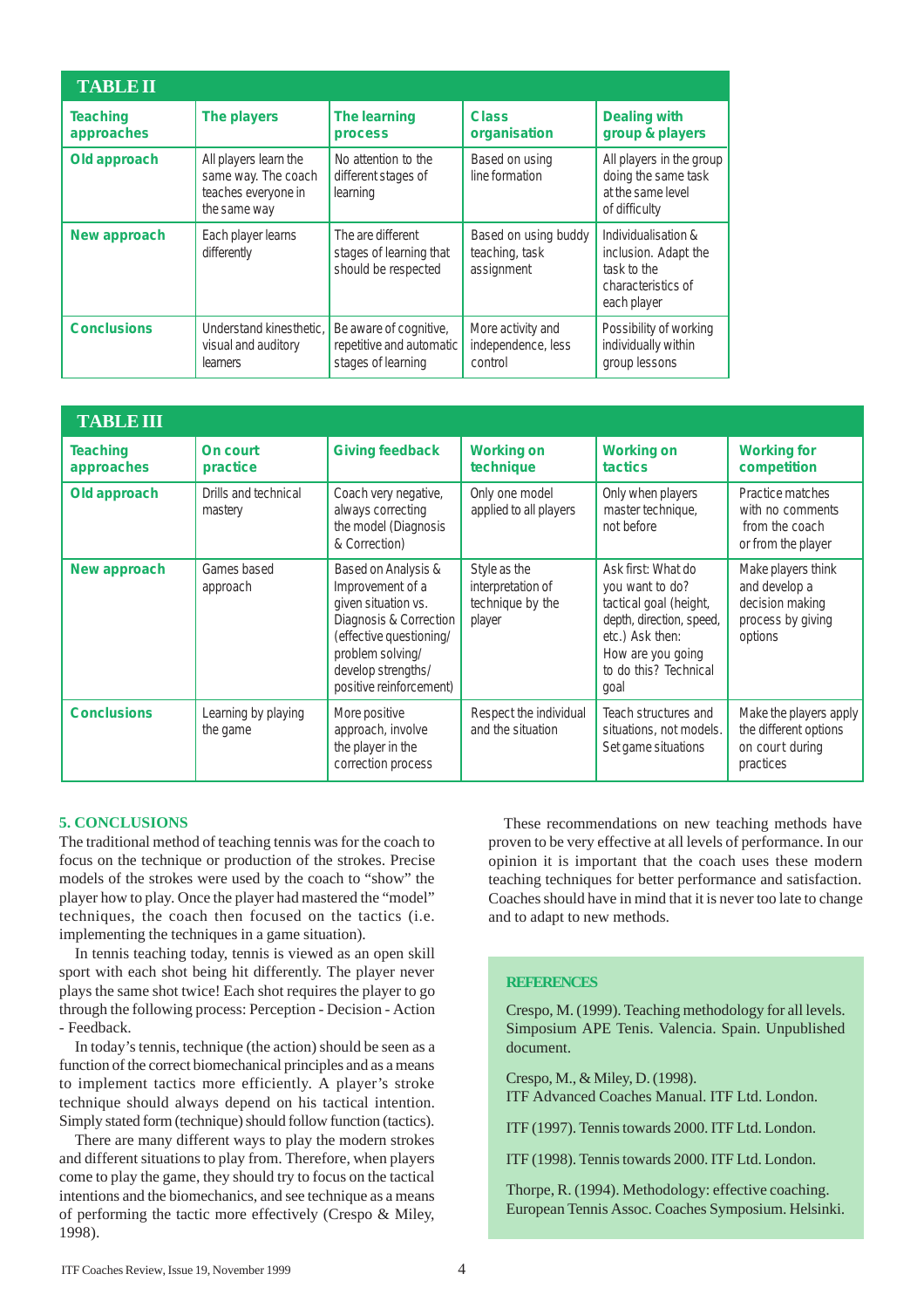## **DEVELOPING A MORE PLAYER ORIENTED COACHING METHOD**

*An article adapted from one that originally appeared in the LTA Coaches and Coaching by Rod Thrope and Paul Dent (Issue 15, 1991)*

The traditional coaching method of directing the player towards the correct technique and tactics (Tell and Show method) can often hold back the talented player and may not be effective for others. A more successful method of coaching can be utilised through facilitating and challenging the player's discovery of the game and assisting them in their learning rather than directly showing and telling them how the game is played. The key issue in coaching is to appreciate how the learner **learns**, before you start to coach.

### **THE TRADITIONAL METHOD**

The traditional coaching process is for the coach to run a session with a warm up, a hitting phase to identify the fault, a correction phase and a related game. However this coaching process is inherently negative and forces the coach to find errors. This can be highly demoralising for the player and produce a negative mentality in their game. The need to analyse and the ability to correct are vital but somehow the technical analysis/correction process has to become synonymous with the coaching session.

### **THE ROLE OF TECHNICAL DEVELOPMENT IN OVERALL PLAYER DEVELOPMENT**

The coaching of technique may be made synonymous with the rest of the game by manipulating the game situation in order to provide the player the opportunity to experience the manner in which the technique may be performed more effectively.

Through the player's own trial and error he or she will experience and assimilate the changes in their technique that are required. For 'Facilitation' coaching to be successful the coach must work with the player and react off them. An important consideration is for the player and coach to be aware of exactly what their long and short term goals are. This should include the exact goal of each session and in this way the sessions will be most effective. This will reduce the likelihood of creating an unorganised coaching session.

The criticism of this method may be that there is less direction placed on the technical side of the players development, but it is important that there is a clear understanding of the role of technical development in the all round game of the player. Technical development or more appropriately **Skill Development** is the ability to perform the tasks that are required in order to meet the challenges of the game and for the player to perform to their optimum ability. This is why it is important that coaches have a sound understanding of the underlying principles of movement or biomechanics so that one can make educated decisions about the consequence of a given movement.

The example of the Borg racket grip or the Seles two handed forehand shows how it is not always important to insist on "perfect" technique when the outcome of the "incorrect" technique is good.



The coach should only address what they consider to be a technical inefficiency when they are sure that:

- They are moving the player toward a better action (for that player)
- They can effect a lasting change within the time they have to work (or influence) the player
- The player sees the value and the purpose of the development
- The intervention will not affect other aspects of the player development, e.g. self-confidence

This does not mean that the ability of the coach to see, diagnose and correct a fault is not crucial to the technical development of the player but this should be seen in relation to the development of the player's total game. This sort of technical coaching has dominated coaching in some areas and it requires the tremendous ability to pick out the exact detail that needs attention and so should not be the predominant aspect of a player's coaching.

When dealing with players it is important to recognise that it is more important to get the player to learn the skill and be able to perform it in the right context rather than to simply teach the technique. This should be done by ensuring that:

- They want it
- They are willing to work at it
- The technique is as often as possible developed in the right context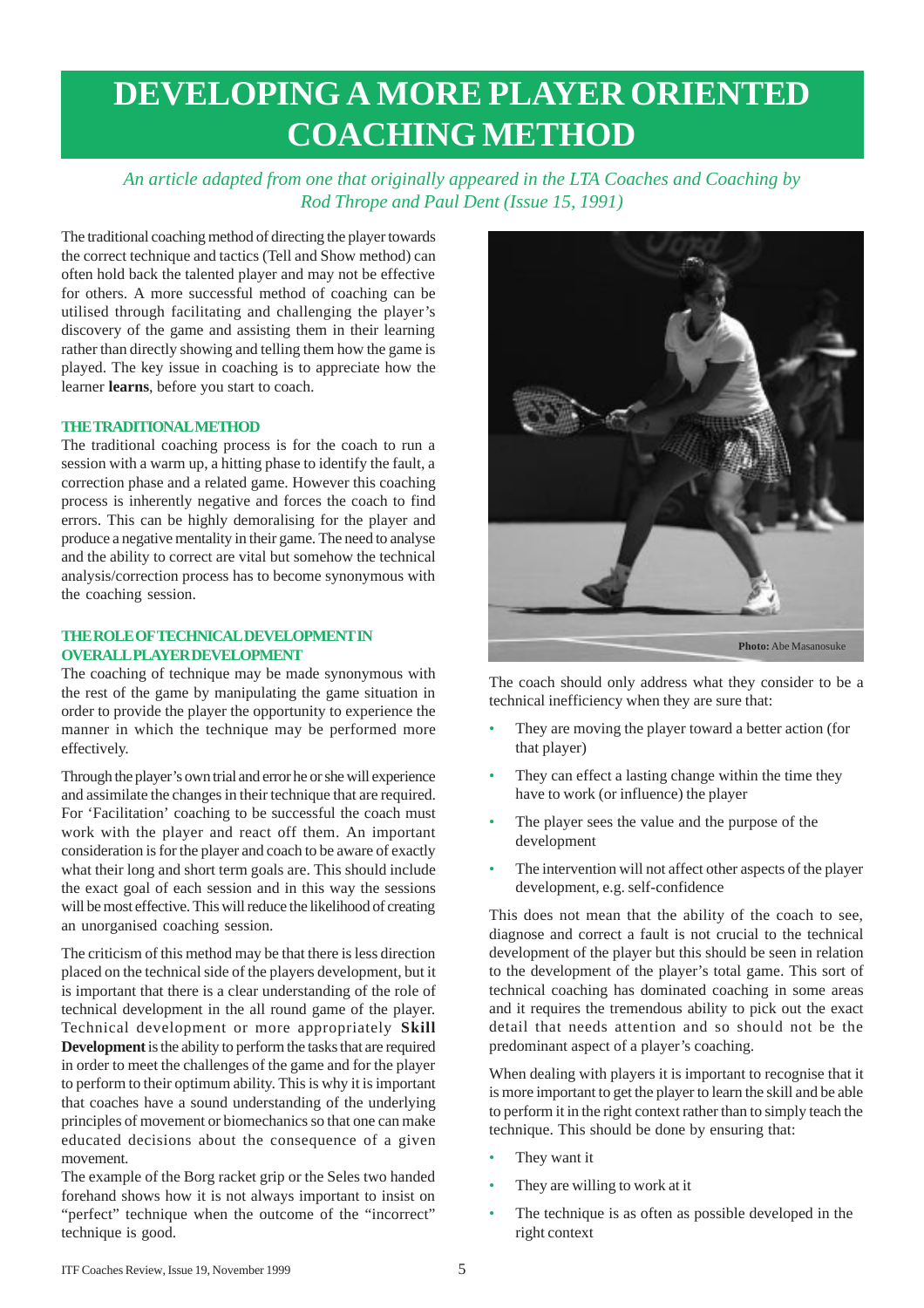For example you may wish to develop the lob as a skill in your players. So you play a game to elicit the lob, feeding from the service line 'T' you play the point out, but you cannot go outside the service box. It will take only a few minutes and the players start using a lob, a few minutes more and the talented ones slip in some topspin or play a defensive lob off a firmly hit ball. This type of coaching is more likely to develop a player that will understand when and how to use the lob to a greater extent than, "Today we are going to learn the lob, because I think you need it".

If the player does not appear to be reading the situation properly you assist them through questioning them during breaks in play. By questioning the players they will learn more positively due to their greater involvement in the learning process. There will be times when you feel it is necessary to tell the player what exactly is happening but it is important to try to limit the frequency with which you do this.

Your players may not chose to lob you in order to beat you in the given example, but instead play a wide shot to beat your stretch volley. If this happens you have not failed! While your challenge did not achieve your original intention (the lob), you encouraged the player to find a solution to the problem. Finding a solution to the problem situation with which you are faced is what playing tennis is all about and so you are beginning to condition the player to the match situation. You may need to develop a new challenge in order to encourage or challenge some players to use the lob but that will come with some basic imagination in the use of the court.

### **HOW CAN WE UTILISE OTHER COACHING METHODS TO INCREASE LEARNING?**

Another reason why the traditional Show and Tell model of coaching may not work is that when it comes to complex skills such as the serve, words and formal instructions may be too insensitive a way of helping individuals become aware of the small changes necessary to make precise modifications. We have to help them 'feel' the differences. This is supported by evidence in the skill acquisition literature that whilst a coach can give feedback that the player can use to make fairly large movement modifications, fine changes are largely a function of the feedback the performer gets from their own actions.

There are talented players who will watch a champion and almost immediately approximate the action on the court. Many psychologists would support this by saying that 'observational learning' is the most powerful learning medium. In spite of this fact many coaches have failed to optimise this potential channel of learning for their players. It is important that coaches consider some of the less direct ways in which the player, particularly the young player or beginner gains information, and utilise these channels of learning in their coaching.

A possible alternative to traditional methodology is to provide the player with an appropriate role model who has the action you would like to see in your player e.g. a greater knee bend may be required in the serve so Boris Becker would be a good example. This can also relate to other non-technical aspects of the game such as mental toughness (for whom Jim Courier is a good role model) or chasing down every point (you could use Amanda Coetzer). This might include showing the player some footage of the appropriate role model, there is little doubt that committed players have strong models in their heads and to

use this approach will increase the amount young players will look to the top players.

This is a positive thing as long as the top players remain to be good role models for the young players. Young players will not only copy the techniques of the relevant models they will also copy other behaviours. If the older players or even coaches have poor attitudes to practice physical conditioning, etc, this might have a detrimental effect that lasts far longer, than the relatively immediate advantages to technique.



### **THE IMPORTANCE OF PLAY BASED LEARNING**

There is considerable evidence to suggest that many top sports performers valued the opportunity to observe, practice and play (particularly when they were younger) more than formal coaching. A study done in Sweden (Carlson and Engstrom, 1987) indicated that Swedish players who made it to the top as adults, had childhoods' that were typified by play and practice in a supportive atmosphere, rather than intensive coaching. This type of evidence means that the coach needs to make a very careful assessment of the total learning environment.

#### **LESS IS SOMETIMES BETTER THEN MORE**

In the player coach learning relationship it is important to realise that the thinking part of the brain has its limitations. Very simplistically (and a little inaccurately), it is reasonable to suggest that we can only 'think' of one thing at a time. It has been suggested that this limited concentration channel can be fully directed to only one aspect of our behaviour at a time (perceptual decision making or movement production). It is often the case that traditional coaching draws this limited attention to inappropriate signals e.g. players might start paying attention to what we are saying rather than paying attention to the feedback from their own body. Therefore sometimes the less said during the exercise the better so as to allow the player to absorb the information from the game situation, which is highly important in the learning process. This does not mean that when the exercise is completed that feedback should not be given, but it is important to not overload the player with too much information during the exercise.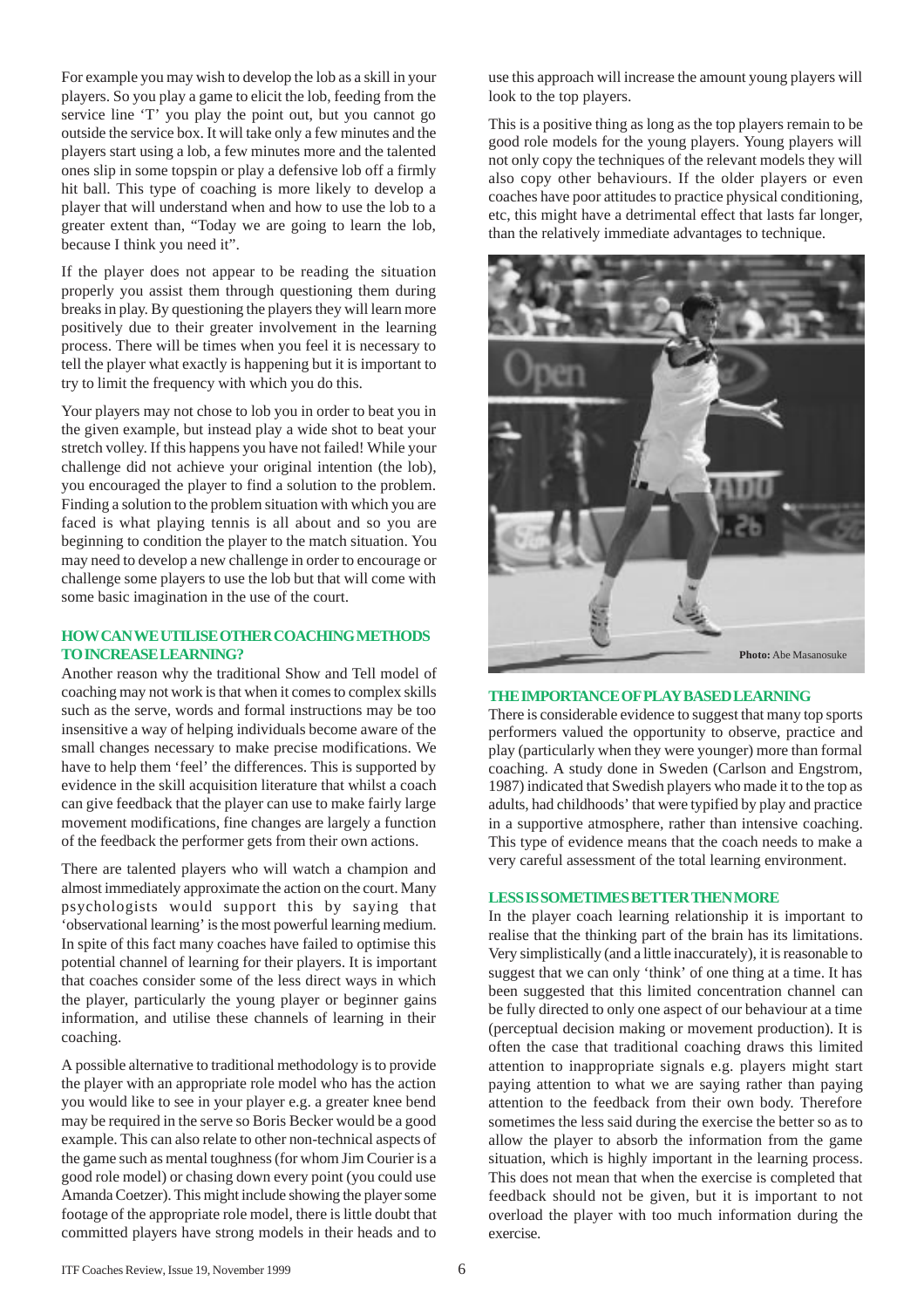### **THE IMPORTANCE OF MATCH SIMULATING EXPERIENCES**

Another example of how the traditional coaching method of 'Show and Tell' may be lacking in its ability to improve the players understanding of the game can be seen in the most common of all tennis coaching practices, feeding. We tend to feed, to place the ball in the correct place to challenge the movement pattern (the hit) of the player. Many of us develop a feeding technique that, perhaps, sits the ball up for our pupil, using backspin. What we fail to remember is that the image of that feed (i.e. the action the pupil sees us performing) is also a part of the learning environment. If we use the feed too much, the whole image and the rhythm of the rally is inappropriate to the real match situation. It would seem wise for coaches to use feeding procedures that replicate the sort of shots that the pupil may have to play the required shot from. I am sure that most of you will have observed the improvement that occurs

in a player when they rally with a better player, they pick up the rhythm, timing, and even the application to the task.

### **CONCLUSION**

By understanding these recommendations and the ideas behind 'Facilitation Coaching' you are beginning to accept that most of the talented players you work with are capable of solving the problem but they need you to set the situation in which this can occur. If the coach perceives that the bulk of his or her work is done prior to the session, in developing practices, games and challenges for the individual player that suit the learning needs of that player. Then actually during the session they take a less directive role this will help to facilitate the learning of the player. The most important thing to recognise is that any given approach will not be universal, all players are different and so it is important to appreciate this in your coaching.

## **THE IMPORTANCE OF IMPLICIT LEARNING IN SKILL DEVELOPMENT**

### *by Karl Cooke (ITF)*

#### **WHAT IS IMPLICIT LEARNING?**

Research shows that a person can 'know' about and take advantage of information about the game situation that are essential to successful performance without being able to describe verbally the characteristics of that information. The player demonstrates this knowledge by performing the skill better after being exposed to the information through practice, but the player is unable to describe it (Magill, 1998). This type of knowledge development with an apparent lack of awareness of its existence is called implicit learning.

#### **WHY IS THIS IMPORTANT FOR COACHING?**

What this research is saying is that players pick up important pieces of information through practice that we are often unaware of, and this information can condition the player's response in the game situation. A good of example of the importance of this type of learning can be seen in the 'cues' that novice and expert players look for in preparing to receive the tennis serve (Goulet, Bard & Fleury, 1989). During the "ritual phase" of the server's movements the expert player focuses primarily on the server's head, shoulders and trunk. In the "preparatory phase" the expert focuses on the server's racket and ball and the anticipated ball position in addition to the head, shoulder and trunk. During the "execution phase" experts directed their visual focus only on the server's racket and the ball. In contrast the novice player tends to direct much of their attention to the ball and less on other locations. Therefore the better players directed their attention more appropriately than the novice players and so were better able to return the serve. This type of ability that the expert player has comes from implicit learning.

The application of this for the coaching situation is that we should be highly aware of the effect of our actions in the preparation of our players when working with them. If we continuously do drills in which the feeding technique to players is not the same as the shot they will receive in the match situation they will not learn a considerable amount of important information. This will occur since they collect



incorrect information about the skill during the practice session as a result of feeding that does not provide the same information (body position, racket face, etc) as the match situation. The result will be a player that has the technique but not the knowledge that is learned implicitly which will tell him or her how to interpret his opponent's play.

### **EXPLICIT INSTRUCTION IN LEARNING**

Why don't I just tell the player what to look for when his opponent is going to play a particular shot that will require an appropriate response? Sport scientists have also researched the answer to this question. If the coach explicitly (openly) tells the player to be aware of certain movements by the other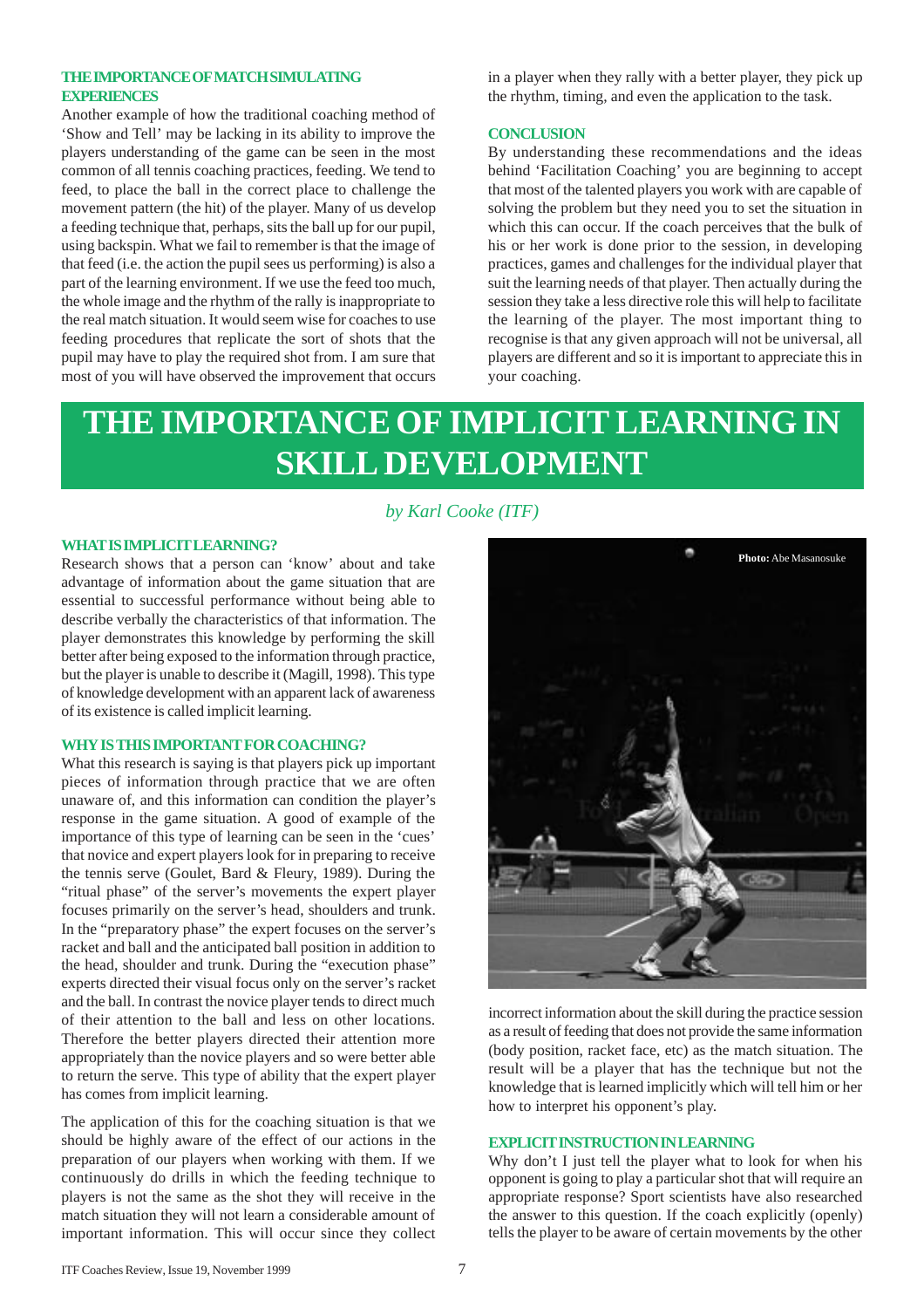player during practice this will induce a reduction in performance in comparison to the player who is told nothing and simply responds using only the information he or she learns implicitly (Green and Flowers, 1991). The reason given for this reduction in performance was the effort and worry caused by the explicit instruction to remember and apply the information about the specific situation. However this does not mean that verbal instruction is not important, what it means is we need to be careful about how we address our verbal instruction and where possible use methods such as guided discovery to convey the necessary information to the student.

### **THE USE OF VERBAL CUES IN SKILL DEVELOPMENT**

If verbal cues about a skill direct the player to the appropriate area of visual attention and do not identify specific information points to search for they have been shown to be very positive in the coaching situation (Landin, 1994).

An example of this could be the return of serve and the verbal cue might be to direct attention towards the opponents body during the preparatory phase of the serve, rather than specifically saying telling them to watch the trunk, shoulders and head. This means the player can be aware of the opponent's body but does not utilise all of his or her focus in searching for particular pieces of information. This is particularly important considering every opponent will have a different style that needs to be interpreted.

### **IS ALL THE INSTRUCTION COACHES GIVE TO PLAYERS USEFUL?**

Research has shown that on occasion some instructions to a player about a skill during practice may inhibit learning. The authors suggested that giving the players too much information about the skill they were learning caused them to think too much about their performance and so they did not learn to the same extent as those players who received no instruction (Waulf and Weigelt, 1997). If the player is allowed to play without having to consciously think about it they can learn more through implicit learning effects. The authors also suggested that if the players had been given a more discovery

based coaching session they might have learnt to a greater extent since this would involve a minimal amount of instruction from the coach and a greater amount of player discovery and implicit learning of the skill.

#### **CONCLUSION**

When coaching we should try to be aware of the different ways in which the player learns and collects vital information about playing tennis. It is the role of the coach to optimise the learning of the player and so if we are aware of the different channels of learning we can organise our coaching in a way that utilises each channel (implicit learning, explicit instruction, post practice feedback...etc) to its optimum. We should develop strategies that give the player all the vital pieces of information that will condition them to respond to the best of their ability in the match situation. Traditionally this may not have been the case but more and more coaches are developing coaching strategies that take into account all the different channels of learning in both group and individual coaching sessions.

#### **REFERENCES**

Goulet, C., Bard, C. & Fleury, M. (1989). Expertise Differences in preparing to return a tennis serve: A Visual information processing approach. Journal of Sport and Exercise Psychology, 11, 382-398.

Green, T.D., and Flowers, J.H. (1991). Implicit versus explicit learning process in a probabilistic, fine motor catching task. Journal of Motor Behaviour, 23, 293-300. Landin, D. (1994). The role of verbal cues in skill learning. Quest, 46, 299-313.

Magill, R.A. (1998). Knowledge is more than we can talk about: Implicit Learning in Motor Skill Acquisition. Research Quarterly for Exercise and Sport, 69, 104-110. Waulf, G., and Weigelt, C. (1997). Instructions about physical principles in learning a complex motor skill: to tell or not to tell. Research Quarterly for Exercise and sport. Vol. 68, 4, 362-367.

## **THE TACTICAL AND TECHNICAL LEARNING PROCESS**

### *by Ivo van Aken (Fed Cup Captain, Belgium)*

### **INTRODUCTION**

The purpose of this article is to present several basic rules of the learning process and their effect on the learning output and its application to the net game.

Juniors very often display a monotonous game on the baseline, which can be a reason for dropping-out. If the coach is able to introduce a more all court game mentality during match play, they will have more fun and, with the proper learning and training process, they will achieve a more complete game.

#### **THE LEARNING PROCESS**

The basic rules of a valuable and pleasant learning process are the ones that will create a framework for each learning process. What is the final goal of this process? To develop an environment in which the player will be able to use the skills learned in the match.

In order to do this it is crucial to determine the intermediate goals (which are part of the final goal). These goals should be individual to the player and useful in the match situation.

The coach has to build up the learning process for the intermediate goals by planning:

- the right proportion of drilling and situational training
- the right drills for the desired goal
- progressing from easy to difficult (according to the individual motor capabilities of the player)

Coaches should be aware that drills and tasks should be attainable, measurable and should have a tactical goal.

When dealing with this tactical characteristics of the drills, coaches should progress from technical - tactical to tactical technical in order to help the player display the correct tactical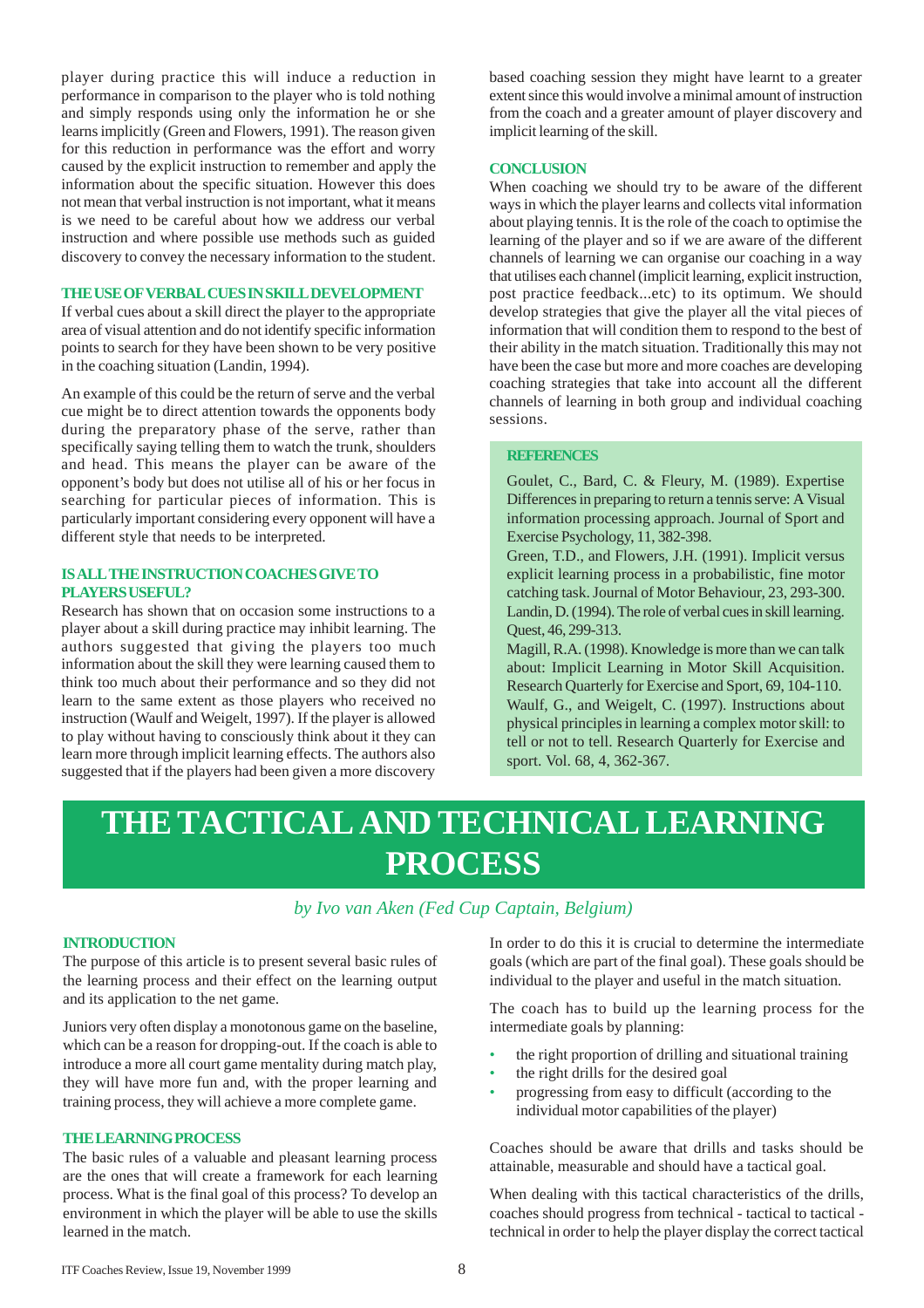knowledge and use of the stroke and its integration in the match, the development of specific fitness and the quality of execution.

In my opinion, the most important didactical principles during the learning process can be listed as follows:

- use of demonstrations
- help players to learn to feel and visualise what to do
- use of trial and error by guided tasks
- use of questions and answers
- use of keywords
- use drills with partners to achieve the goals
- ask players to self-evaluate
- emphasise the independence of the players

A key factor is the ability of the coach to always motivate the players by mixing up extrinsic and intrinsic motivation. Extrinsic (e.g. social recognition), intrinsic (e.g. challenging tasks, attainable tasks, decision making by the player, variety of drills).

Coaches should know that motivation is a combination of extrinsic and intrinsic aspects. Its proportion is very individual to each player. Besides, extrinsic motivation can undermine intrinsic motivation and this one can increase by appreciated extrinsic motivation.

Another important factor in the learning process is the integration of the intermediate goals into the ultimate goals. This can be done both using situational drills and during matches.

Finally, it is very important to evaluate the learning process. In order to do so, it is advisable for the coach to take into account the following aspects:

- observe the ability of the player to describe the new skills (keywords)
- write down keywords in the training book
- judge the level of learning of the new skills
- iudge the possibility of use of the new skills in matches
- advise for practice in the training book
- set the contents of the next training session (motivation towards next training)

### **APPLICATION OF THE BASIC RULES TO THE NETGAME**

The net game is often poorly developed and used very little by junior players. In fact, the volley is an easy stroke technically speaking since it involves a short stroke-action. Besides it provides simple opportunities to play a winner, thus being a source of good fun.

We can conclude that the volley is often very poorly developed technically and its use is not frequently enough. Why?

- The learning process of the volley has not been the correct one. Coaches use too many drills with players of all levels standing at the net. On the contrary, the volley should always be linked to the approach shot. Besides, coaches have taught the defensive volley in the first part of the learning process, thus reinforcing big backswings to get the ball deep which gives the player little or no chance to play a winner.
- There is an insufficient use of the court by the player to be able to approach the net.

### **THIS IS HOW IT WORKS ON THE COURT:**



To play into the centre







Bring the opponent out of the court **= Opening the court:**

Easy to play a volley winner

### **The final goal of the progression can be the following:**

To play matches approaching the net and using the volley If necessary double points for volley winners to motivate players.

### **The intermediate goals can be the following:**

To hit winners with short cross blocked volleys and hammer on the backhand of the opponent to get an opportunity to approach. We can use the following progression.

**1°** Ready-position on the baseline; enter the court (in the right direction); split; FHV (short cross to the zone) on a ball coming from the backhand side. Goals: automatic short volley-stroke and automatic use of the open court.



**2°** Ready-position on the baseline; enter the court; FHapproach (on a ball coming from the BH-side) to the BHside of a right-hander; enter further into the court; split; FV (short cross to the zone) on a ball coming from the backhand-side. Goals: learn to use the court by hammering on the BH, automatic short volley-stroke and automatic use of the open court.



**3°** Player B ready-position on the baseline, player A readyposition on the service line. Coach plays ball on BH of player B; player B BH down the line; player A approaches the net (in the right direction) ; split ; FV short cross to zone. Goals: Same as in task 1, but on a more difficult ball. If necessary with a partner-drill to increase chances of success

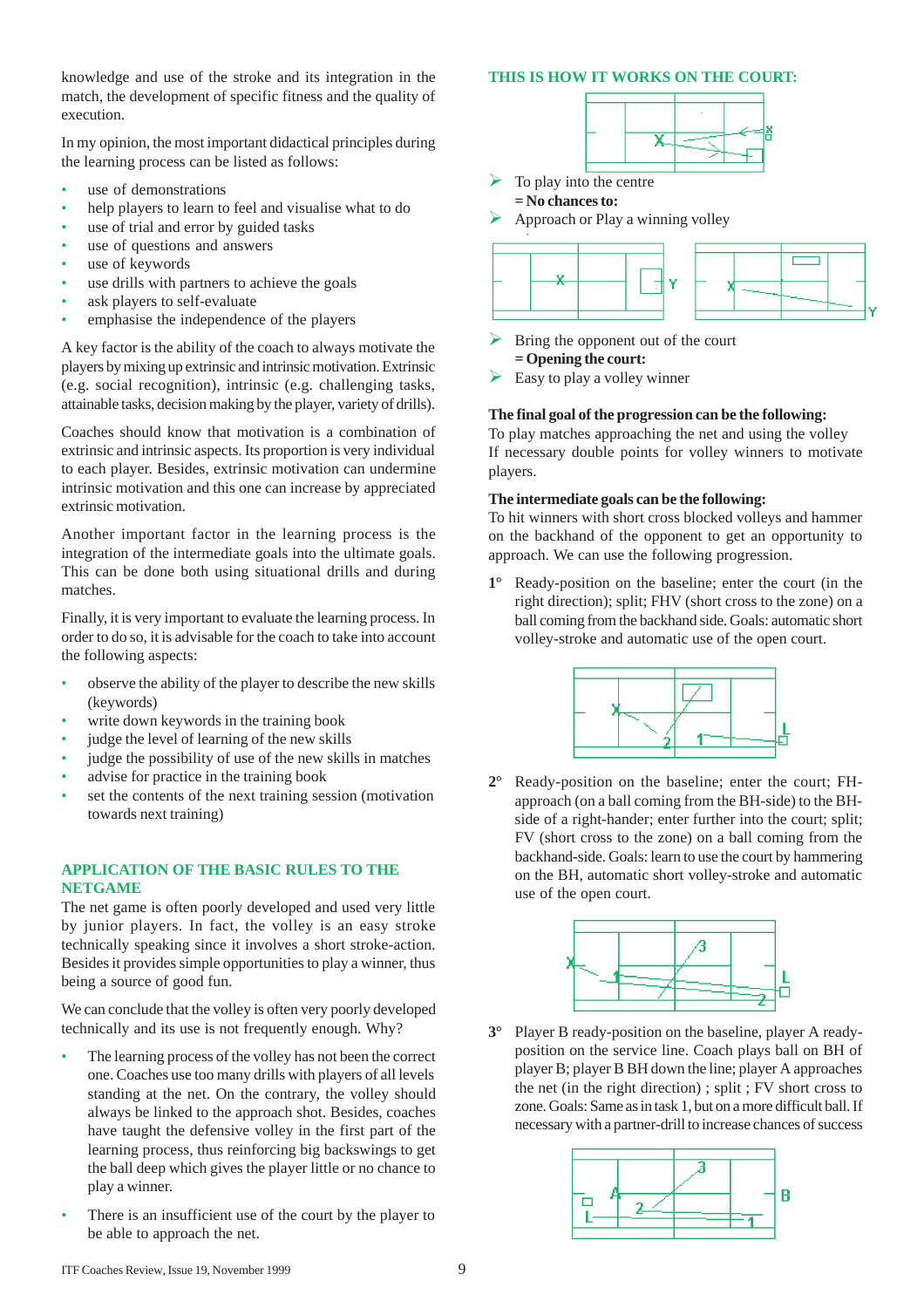**4°** Player A and B in ready-position on the baseline. Coach plays half-court ball to player A. Player A enters the court; FH-approach to the BH-side of a right-hander; player B BH-passing down the line; player A covering the net (in the right direction); split ; FV short cross to the zone. Goals: Same as the 2nd task, but on a more difficult ball. If necessary with a partner-drill to increase chances of success



**5°** Player A and B rally starting on the baseline (accent on hammering on the BH of the opponent). Use every opportunity to play approach-shot on the BH of the opponent. The backhand passing-shot may only be played to the FV of the opponent. FV winner by playing short cross. Goals: integration of the new skills into the rally, developing specific fitness. If necessary double points for a winning-volley



**6°** Player A and B play match with the use of task 5. Goals: integration of the new skills into matchplay, developing specific fitness. If necessary double points for a winning-volley

### **CONCLUSION**

If we use the right learning process, everybody can learn to play an attractive approach and net game and improve his / her specific fitness. The same approach would prevent poor returns, integration of the service and passing shots.

## **THE TACTICAL APPROACH TO COACHING TENNIS**

### *by Miguel Crespo and Karl Cooke (ITF)*

Traditionally we have coached technique in isolation and during technical development practice we have not included tactical components of the game. There has also been a tendency to coach tactical aspects of the game without considering the techniques required when performing these tactics. In light of the importance of tactical development and the apparent inability of many technically perfect players to utilise effective tactical approaches during match play it is important to approach the coaching of tactics and technique in a new light.

The aim of the Tactical Approach to coaching tennis is to improve the overall game performance of the player combining tactical awareness and skill execution. The tactical approach promotes

greater interest to learn tennis, more understanding of tennis game played, and improved ability to play in game situations.

### **SPECIFIC TO THE DEMANDS OF TENNIS**

While the ability to perform a skill effectively is critical to performance, appropriate decisions concerning what to do in the game situation are just as important. If we examine the process that the player goes through in match play the essence of the tactical approach becomes clear.

### **Perception - Decision - Action - Feedback**

First the player must read the situation (perception), decide the appropriate response to the situation (decision) and only then when these two vital components have been performed does the skill or technique need to be applied (action). Therefore in order to be successful in the match situation the player must first perceive the situation correctly and respond in the appropriate manner, the skill is simply a tool (albeit an essential tool) by which the previous two must be implemented. It has been shown that often the difference between the intermediate and advanced player is not the execution of skill



or technique but the actual application of those skills in the match situation which is determined by their knowledge and experience in the open skill environment (Thomas and Thomas, 1994). This knowledge and experience in the open skill environment is best developed in the game situation where tactics can be applied.

#### **TENNIS PRACTICE SHOULD BE FUN**

It is also important that tennis be a fun and enjoyable game to play for players at all levels and that the coaching methods we use maintain intrinsic motivation for the game for as long as possible. It has been argued that the traditional technically based method of coaching tennis makes the tennis session uninteresting and detached from the game young players see on the television, that is so

exciting and enjoyable to watch. If however the coach can arrange the coaching session to involve tactical and technical components of the game with as little isolation as possible thereby increasing the game and fun experience of playing tennis this image of tennis as a dull and technically difficult sport will be banished.

### **UNDERSTANDING MEANS EMPOWERMENT AND INTEREST IN PRACTICE**

By coaching in the traditional manner through a techniquebased system of improving isolated technical ability the coach is teaching the player how to perform skills before the player knows why he or she might want to use them. As a result we lose the contextual nature of the skill and tennis becomes a series of drills conforming to textbook technique and not the vibrant exciting game that the players wish to experience. It is the experience of the excitement, tension, drama ...etc that gives each of us the motivation to be involved in the game and it is the role of the coach to give players the opportunity to experience this. As a coach who has spent some time with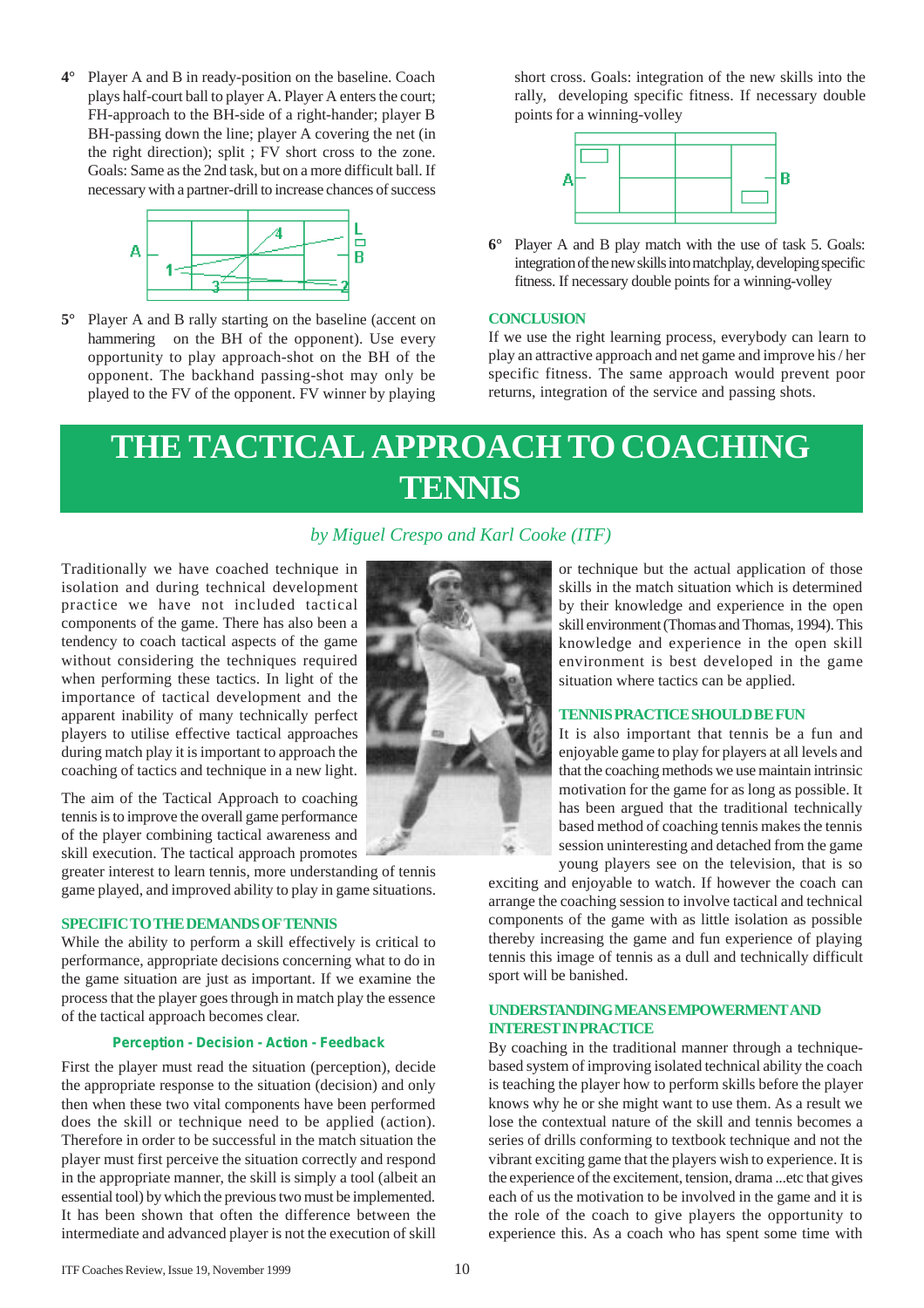young beginners I recall the number of times in my own coaching sessions when the kids have asked, "When can we play a game?" If the coach can somehow tap this interest in the game situation and manipulate it to induce a skill execution learning effect then the players will have the motivation to learn and commit to the tasks and so increase their ability to learn.

#### **TENNIS CAN BE TOO COMPLEX FOR BEGINNERS**

It is important to realise with the young player or beginner that many of the skills required to play tennis are complex and difficult to perform for the novice. In order for the coach to develop an environment for the beginner to be able to experience the aspects of tennis that make it so enjoyable (many of which are tactical) it may be necessary to adapt the game to the player. So one might: make the court smaller, the racket may need to be smaller/lighter for the young player, the ball may need to be bigger and slower than normal, the net might be made higher to reduce ball speeds used...the list could go on for ever (mini tennis is the ultimate example).

It might even be necessary to take away the racket completely and play a game of throw and catch with the emphasis is on court tactics. The important concept is that every player can be introduced to tactical decision making as early and as often as possible and that through specific manipulations of the game situation (rather than isolated analyses) skill execution can be introduced and developed effectively.

### **CONCLUSION**

Tactical play is fun! If we can give players especially young players and beginners the opportunity to experience the excitement and joy of playing a game that allows them to use their brains to solve tactical problems on the court they will enjoy their tennis and learn the game more effectively. Through this, they will develop the skills necessary to effectively execute the solutions they have to the problem posed by the game situation.

#### **REFERENCES**

Thomas, K.T., and Thomas, J.R. (1994). Developing Expertise in Sport: The relation of knowledge and performance. International Journal of Sport Psychology, 25, 295-312.

## **GAME BASED COACHING**

### *by Anne Pankhurst (Coach Education Director, LTA, United Kingdom)*

In the last few years and particularly since the start of the DCA, the LTA have been making progress! Many more coaches are teaching players the game of tennis, rather than how to form an orderly queue! Most of the players who came for coaching knew that tennis is a game and thought that is what they had come to learn. Far too often though, the first thing they were taught was how to hold the racket, where to put their feet and - if it was a group lesson - how to stand in a queue and hit one ball every two or three minutes. The game

they saw on the television - full of movement, excitement and with players all looking different when they hit the ball, did not exactly match what they were learning. At the same time we were told that British players are sound technically, but were struggling on the world scene.

When the Coaching Department began the work of changing coaching methodology with the intention of making tennis coaching more like other sports - playing the game, - there was confusion and often resistance. Coaches were secure in the old ways, basket feeding to lines of players to groove strokes in the 'right' way and after all such methods seemed to have got the coaches to be the players they were. But many of the players found that when they played the game itself, it was difficult - the ball did not come in the right place and many went off to find other easier games.

Many coaches began to accept that players wanted to play and that technique is only relevant in the context of helping an individual player to play better tennis. Tennis is a game and a game is about tactics, understanding what to do and how to use the playing area. In games based coaching, players are put in rallying situations from the beginning. They are taught to solve problems - of attacking and defending for example. Coaches use different coaching styles to develop the ability of the players to think and then employ different games and practices to develop techniques as necessary. The Australians



call this approach 'games sense'. Players learn the basic principles and tactics of games. On the tennis court they learn the basic tactics of the game first. They then understand the need to improve technical skills - in order to progress their ability to play the game itself. The game the players see on the television does resemble what they see and do in their coaching lessons.

We have had then, games based coaching which I think is really games sense coaching. When it is done well it is an essential tool to develop player understanding of the game. It is excellent, but I think as coaches we can now move to another stage, without losing the understanding, interest, excitement, fun and skills that we have developed so far.

I think it is possible to make more links between the game of tennis and the way in which we coach - to develop the idea of **game** based coaching, rather than **games** based coaching.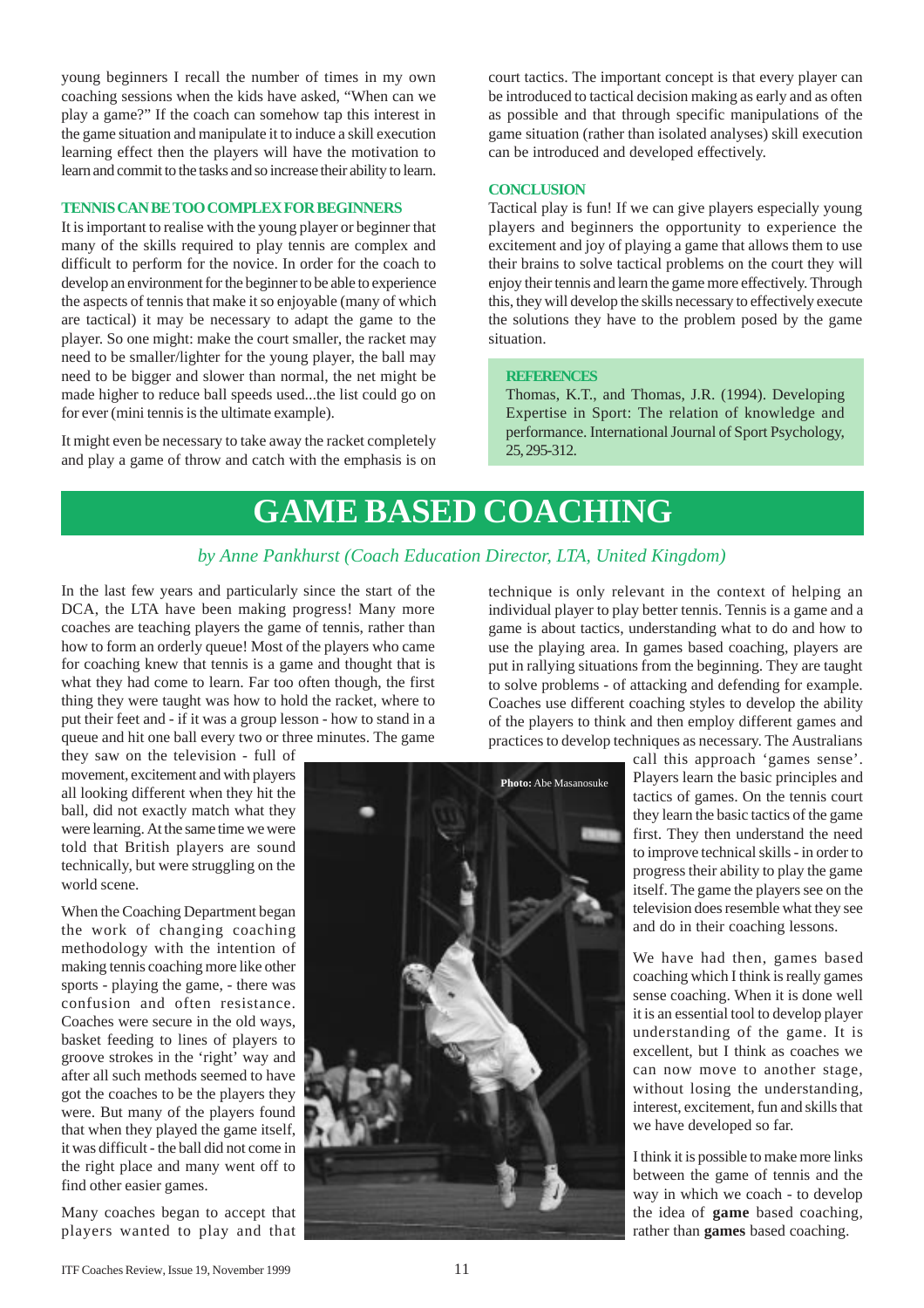Tennis is a game of either singles or doubles. Let's start with singles. At any given moment the player must be in one of the following GAME situations:

- Serving,
- Receiving,
- At the back of their own court with the opponent at the back of their court,
- Approaching or at the net,
- At the back of the court with the opponent approaching or at the net.

It really does not matter if the player is a child or adult - the size of the court merely changes - or if the player is a beginner, improver or good player. They must always be in one of these positions. Even the beginner learning to rally has to start the ball off from their hand and then be in a position on the court

Secondly in any of the situations the player is in a particular TACTICAL situation - trying to do something, to play the game.

- Firstly they are trying to get the ball over the net, into the court on the other side - to keep the ball in play,
- They know that it is more difficult to get the ball back if they have to move for it. So if they can get the ball into play, they will then try to make it more difficult for the opponent to reach the ball - they will try to move the player about.
- But if the opponent does the same thing, then it will be essential to keep a good position on the court.
- Then they would like to play their best shots to have a better chance of winning the point - they will play to their strengths
- And finally they will play to their opponent's weaker shot to try and force a mistake.

Thus players are doing two things at any one time - they are in a particular **game situation** and they are in a basic **tactical situation**.

So if a coach asks players to play a game, even a structured game, the observant coach will be able to assess: which **game situations** the players are in and at what tactical level the players are.

Obviously both of these could change during the game, but the coach will be able to assess which game situations need developing and which tactical situation needs development. As a result of the assessment therefore, the coach could have a list of coaching possibilities to help the player. This is very different from watching a player and deciding 'the forehand' needs help. Which forehand - the one to return serve, the one at the back of the court or the one in the mid court?

For example, if the player is receiving serve (games situation) and the return does not go over the net into court (tactical situation) it is clear that the lesson could start at this point. Closer analysis should work out what needs to be done. This analysis could show one or more of the following - the problem for the player is tactical - they simply do not understand that the point of this game is to get the ball over the net once more than the opponent. Or it may be technical - earlier preparation is needed, the take back of the racket is incorrect (too high?), the forward swing is incorrect, the length of the swing needs development etc. Which one of these the coach begins with

will depend on a precise analysis of what / how the player is doing. So far then the coaching process is:

Observation of an open game situation

Observation of the specific tactics in each game situation Analysis of the tactical area for development

Close analysis, perhaps through 'isolating' the specific area of work of what needs to be improved.

Coaching of the tactical understanding or technical improvement needed by the player, in a closed situation

### **To give another example:**

The coach observes that in the games situation where both players are at the back of court, the player can keep the ball in play, does move the opponent about, does keep a good court position, but often plays a backhand instead of an attacking forehand. So the technical improvement could be to teach the player how to run around to play more 'off' forehands.

### **Another example:**

When serving (game situation) the player keeps the ball in play (gets the serve into court), but the opponent never has to 'guess' where or what the serve will be. (Tactically the player does not move the opponent about). The tactical development could be to help the player understand the options possible. The technical improvement could be to teach a slice serve or to simply help the player serve to different positions.

But the crunch issue in every one of these examples is that the player knows WHY the tactic or technique is being taught or improved - to help them play a better game. This is game based coaching, specifically in relation to tennis.

The METHOD of coaching is vital. First players should develop games sense - what to try to do in the tennis sense. Coaches need to work on this games sense all the time. Then technical improvement may be needed to advance the tactical understanding and options.

Problem solving, observational learning, effective questioning, buddy teaching, show and tell are all vital methods of coaching that develop games sense and game based coaching.

Traditionally coaches have been good at developing a specific technique in a closed situation. Feeding and demonstration skills are vital. Now we are beginning to change coaching styles to give more attention and credence to individual styles that do not compromise basic essentials.

But coaches are not so good - yet - at putting the improved tactic or technique back into the context of the game - to develop it having improved it in the closed situation. Different practices must be introduced which gradually open up and test the tactic or technique when the player has to make decisions.

To do this well coaches need an understanding of the stages which players go through to learn motor skills. They must also know what type of practice that should be used when. Finally the player must be introduced to decision making skills to use the new tactic or technique at the right time.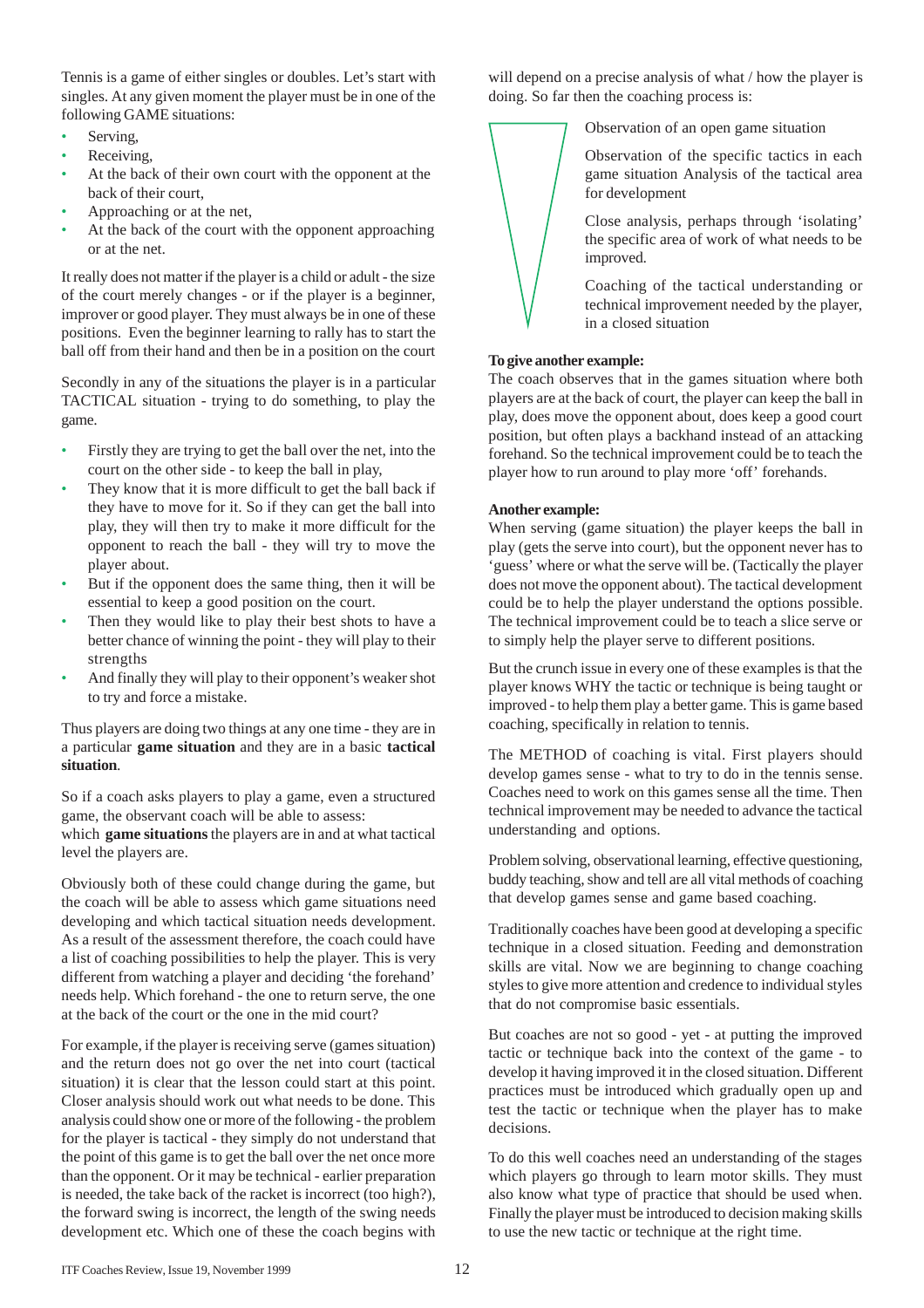So the shape of the rest of the lesson looks like this:



coaching the tactic the player needs to improve in the game situation, it can be difficult to 'apply' a practice from a book. A relevant practice for the situation will often be devised at the time - and the player could be asked how they would set up a practice! However, it is also possible that coaches can anticipate likely requirements for a practice in a specific situation. So our next task will be to produce materials to link different practices to different tactical requirements in the different games situations.

Game based coaching applies to:

- Group coaching, except that the coach is then likely to select the specific games situation in a lesson. The coach also has the more difficult task of giving different levels of work/tactical/technical input to different abilities of player (differentiation)
- Doubles play but that is for another time!

Finally games based coaching could be re-named player based coaching, because it fits the player at that time. Such an approach gives the coach endless lesson plans. It is no longer relevant in the modern game to coach the forehand in week one, the backhand in week two and so on. Which forehand, which backhand? If that forehand is related to the game situation and to the tactical level of the player - then the forehand that is needed is very clear. Remember it isn't the coach's lesson - it is the player's!

## **GAME BASED APPROACH TO TEACHING DOUBLES**

### *by Philip Veasey (Education Development Manager, LTA, United Kingdom)*

It's not a trendy scientific term dreamed up by a University boffin! In fact, the game based approach to teaching tennis shouldn't even have a name! It should be the routine way every coach approaches a lesson - it is coaching.

David Felgate (Tim Henman), Paul Annacone (Pete Sampras) Javier Duarte (Carlos Moya) and Melanie Molitor (Martina Hingis) are the lucky coaches. They work with some of the best players in the world and are able to teach their pupils from a pure game based approach. Watching their pupils every match in tournament play means that practise sessions will always be focussed on key things to help their matchplay develop. Many sessions will normally be geared around working on parts of the players technique that are letting them down generally in matchplay situations. Or working on particular techniques required to counter a tactical approach or outwit a player in a forthcoming match.

If my pupil had to face Greg Rusedski in a match then return of serve would be high on the practise list. Steffi Graf's coach hired in left handed servers to practise with Graf when her rivalry with Martina Navratilova was at its most intense.



If my pupil was to face Tim Henman then lessons would focus on how to deal with a net rusher - deep second serves, keeping the ball deep in rally play, hitting passing shots and lobs against the net player and so on.

### **WHATEVER THE SITUATION TECHNIQUE WOULD BE WORKED ON FOR A GOOD REASON.**

We mortal coaches aren't so lucky. Pressure of time permits us from watching in matchplay even our most talented pupils and the reality is that our lessons are guided either by verbal reports from our pupils (what went wrong, what went well, etc.), or by the game situations that we set up in lessons.

The same approach applies to beginners. Beginners are desperate to play the game and you the coach should be desperate to get them playing the game too. Because once you get your players rallying its easy to identify appropriate strengths and weaknesses that need working on. If it's a technical aspect of a pupils game that this stopping improvement in the way the game is played then step in and help !

### **THE GAME BASED APPROACH DOES NOT IGNORE TECHNIQUE. IT SIMPLY PLACES THE TEACHING OF TECHNIQUE WITHIN THE CONTEXT OF A GAME.**

### **Definition:**

Teaching pupils using a tactical approach and introducing suitable technique in order to enhance performance when appropriate.

My favourite coaching lessons are with groups of adult beginners. Coaches should focus on groups for many reasons:

- It offers newcomers to the game an inexpensive introduction to tennis
- Lessons are fun and offer coaches a change from one to one or small group work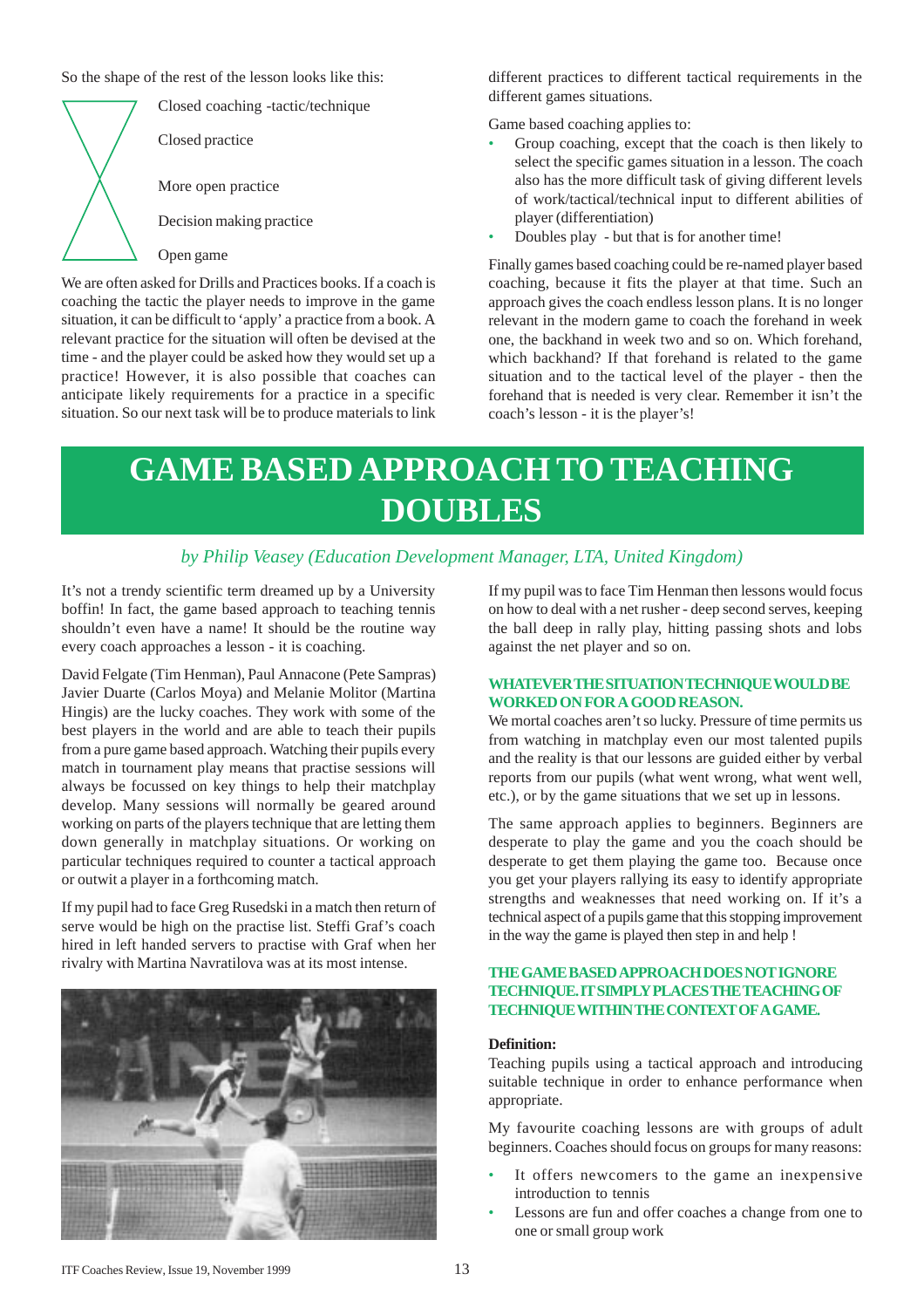- Some of the group may want to take individual lessons
- Pupils can make friends and find immediate practise partners
- You should be paid a higher hourly rate !

Let's have a look at how I have worked with groups using a game based approach.

**General Lesson objectives:** learn how to play a game of tennis in a friendly environment that will leave them wanting to learn and play more!

### **What works well:**

- A game-based approach
- Giving the players a structure

They sign up their name and telephone number on the "Hit list" which is photocopied for them in time for the next lesson and they have a number of ready-made practice partners.

- They are encouraged to play at least once between sessions
- They receive details about other activities for them at the club

### **What doesn't work well:**

• A technique based approach where all lessons are geared towards learning technique and a game is only played for five minutes at the end of the session

### **For me a game based approach means:**

- Quickly getting the group to a rallying standard in the mini-tennis area (the four service boxes)
- Setting up game situations (mainly doubles in this case) giving technical help individually or sometimes as a group to enhance the playing of the "game"
- Extending the demands of the game to challenge their developing skills either tactically (e.g. teams can only win points when volleying or teams must defend and attack together...etc) or technically (e.g. start the game with a formal service technique...etc)
- Getting players to think and solve problems

### **The game based approach produces players who:**

- Play a game almost from lesson one
- Understand the game
- Know what their role is within the game
- Know what they have to do to improve their game
- Enjoy the lesson and play the game!

As opposed to lesson one  $=$  the forehand, lesson two  $=$  the backhand...etc which at best produces good hitters from sympathetic handfeeds but players who come unstuck when placed in a game situation with peers or with a poor feeder.

### **The key to all coaching at this level is to:**

- Make your players independent of the coach or easy feeder (get them rallying with each other!)
- Enable them to make quick decisions about how to receive and how to send the on-coming ball
- Allow them to keep a rally going in a game situation

The two crucial elements to the six-week period of lessons therefore are:

1. Lesson one: learning to rally; mini-tennis rallies; emphasis on early preparation; being in the right place at the right time to send the ball; making decisions to

begin preparation as soon as ball leaves the opponents racket; contact point; limited racket swing. Mini-tennis doubles.

This is the most critical lesson of all. Each player should leave this lesson with an ability to rally in the service boxes, knowing that the angle of the racket face is crucial to success when hitting the ball but that being in the right place at the right time and being prepared to hit is crucial if you are going to keep the rally going! Obviously these points are revisited and practised in subsequent lessons.

2. The way the game of doubles is introduced. It should be in mini-tennis area (or according to the player's abilities). With both players at the baseline working on team work and the role of the non-hitter the main focus, before any formal doubles positions are discussed.

### **Let's investigate the very first lesson for doubles.**

Normally the coach might show a demonstration point or two, explain every player's position and role on the court and pray that 2 or 3 semi-decent rallies might occur over the next half hour!

### **Here is a different approach:**

The group: Can now rally consistently in the mini-tennis area of the court

The coach: sets up a 2 v 2 doubles situation starting the point with a gentle underarm feed by one of the players

(NB: with 6 on a court 2 players wait (W) at the back of the court to play, and bring new players in every 4 points).



The shaded area indicates the playing space that is gradually increased as the players progress from the mini-tennis size to the full court.

### **Progressions:**

- 1. Players simply play a few points
- 2. Yours or mine discussion point get players to take responsibility when the ball is in their half of the court. Have players call 'mine' on every ball for a while, the call being made before the ball crosses the net
- 3. Down the middle discussion point who takes the ball down the middle of the court ? (Answer - usually the player on the left using the forehand)
- 4. Working as a team discussion point as a player moves wide for a ball where does the partner move ? (Answer more centrally into the court to ensure good court coverage)

Okay - that's more than enough for the first lesson. Keep consolidating the points made and take some 'time outs' if necessary to keep reminding players of the technique required to keep rallies going. It won't be long before the players are waiting to volley and start the rallies with a 'proper serve'.

So, the next time you begin your run of adult beginner lessons, take a deep breath, cut down on the technique and let them play the game - you will get much better results!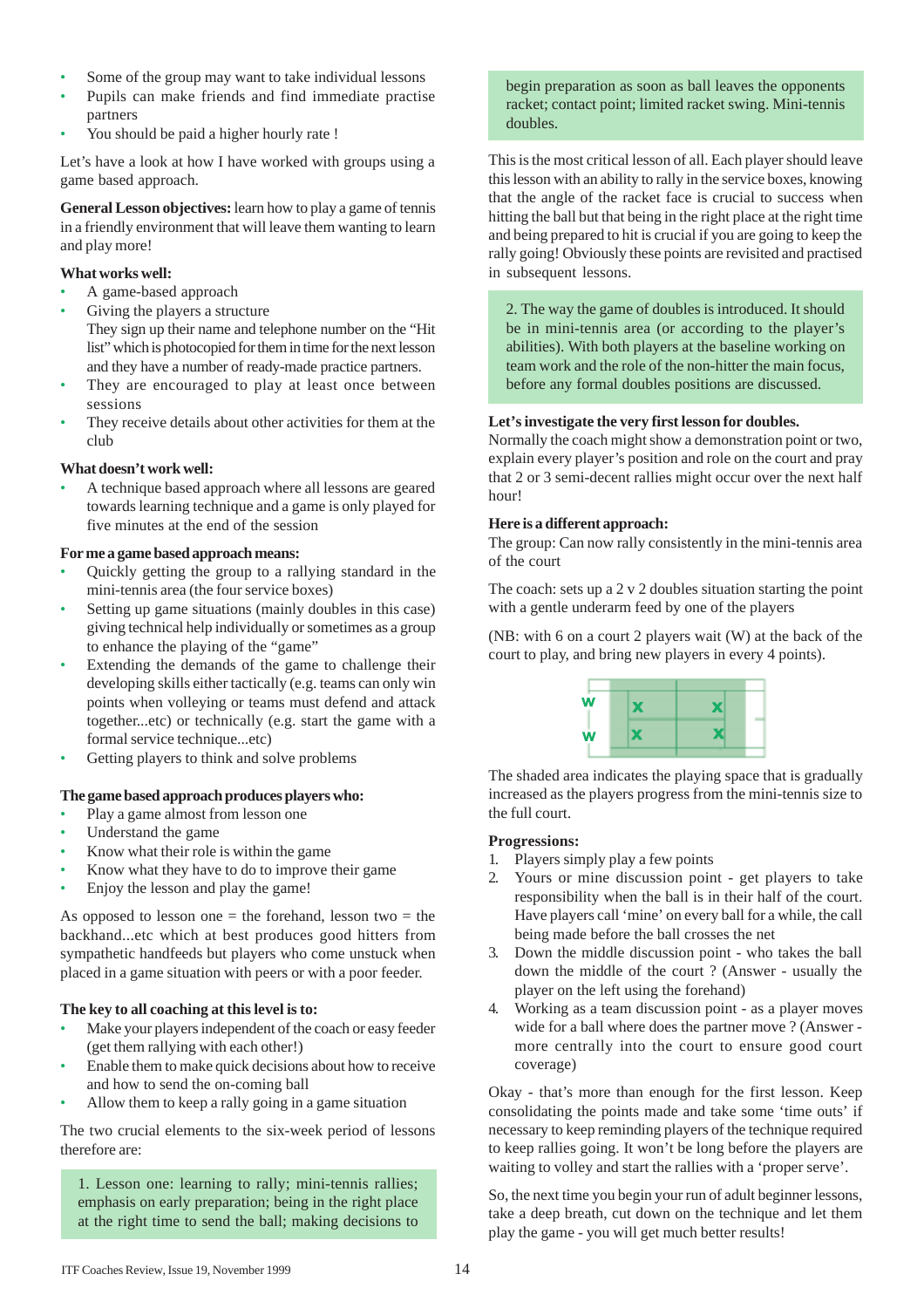### **THE GAG METHOD**

### *by Marcel K. Meier (Managing Director "Youth + Sport" Tennis, Switzerland)*

Tennis is learnt best by doing, but the systematic acquisition of technical, tactical, physical and mental abilities and skills should not be forgotten. The basic idea of the game should always be present when structuring a lesson. At the beginner's level the game is simplified, but the fundamental concepts must be maintained. It is important that right from the beginning children and adolescents are able to experience the tension of success and failure and that they are fascinated and motivated by the experience of the game. Exercises and games have to be arranged in such a way that the players are again and again exposed to situations for which they have to find adequate solutions.

### **DEFINITION**

The **Game** situation is observed and analysed in its entirety (part G) before an imperfect aspect of it is chosen, **Analysed** and exercised separately (part A) and then reintegrated into the **Game** (part G). The same procedure can be applied for any technical element that has to be improved. If the players can contribute their own ideas they are likely to be more motivated to exercise an element in part A.



### **GAG IN A LESSON**

The initial warm-up period is followed by the first game-part (G) of the lesson, the analysis and exercise, another game based situation and finally a cool down. In their content and form these should be as close as possible to the real game situation. Those elements that are meant to be the main focus of the lesson should occur frequently. The size of the court, the rules and the material should be adapted in order to achieve this. The players should be able to experience the process of perception, decision making, realisation and evaluation. This will enable the coaches to recognise the players' actual strengths and weaknesses. Occasionally the players will already be making rough corrections. The insights that are gained in this way will influence the analytical part (A).

Part (A) contains the practice of separate aspects, such as technical elements or tactical situations in tennis, which are further developed. At this stage there is room for new elements and precision work to be introduced. Depending on the situation this is also the time for suitable drills. Appropriate exercises in part (A) have the quality of being close to the fundamentals of the game and of being as interesting, fascinating and exciting as the game itself. They are based upon real game situations. The players learn techniques in order to solve certain problems, and always in view of the circumstances. Some of the tasks should be structured in such a way that the players are able to find their own solutions. Having analysed the problem in the first part (G) together with the coach the players may readily accept the task as a challenge.

What has been practised so far is used in the second part (G) in situations similar to the competition. The choices of the court size and of the rules determine the intensity of the game. The coaches check the technical and tactical directions they have given so far during the lesson and correct any mistakes. Thus both the players and the coaches become aware of the achievement progress.

Playing also means exerting one's energies. Every state of tension calls for relaxation. The cool-down period at the end of the lesson helps the players to relax after every hard practice session. Cooling down and stretching are a means of accelerating the regeneration process and increase the general well being of the player after practice and competition.

The GAG method must not lead to lack of purpose and planning. Teachers will always have to prepare their lessons and to have alternative solutions ready in order to guide their lesson in a useful manner. It is also possible to create other types of lessons. The structure of a lesson should always be adapted to the individual teaching situation.

|         | Ġ                                     |                                  | Ġ                              |           |
|---------|---------------------------------------|----------------------------------|--------------------------------|-----------|
| Warm-up | Game-part<br>Playing<br><b>Tennis</b> | Analytical<br>Part<br>Exercising | Game-part<br>Playing<br>Tennis | Cool-down |

### **TEACHING HOW TO PLAY TENNIS**

The idea of the GAG method enables the players to learn a game from the beginning, i.e. by playing - exercising - playing - exercising - playing etc. In this way, even at the beginner's level, the technical training is closely related to the tactical instruction. The technical skills are always a means of finding a solution for a tactical problem. It is the aim of the very first lesson to convey the idea of the game and thus for the player to acquire a useful and individual attitude on court. By actually playing the game at a very early stage the technical skills are used right from the start under competition-like circumstances. The GAG method eliminates one of the disadvantages of traditional teaching in sport where individual technical skills are practised separately for a long time before they are tested under real circumstances.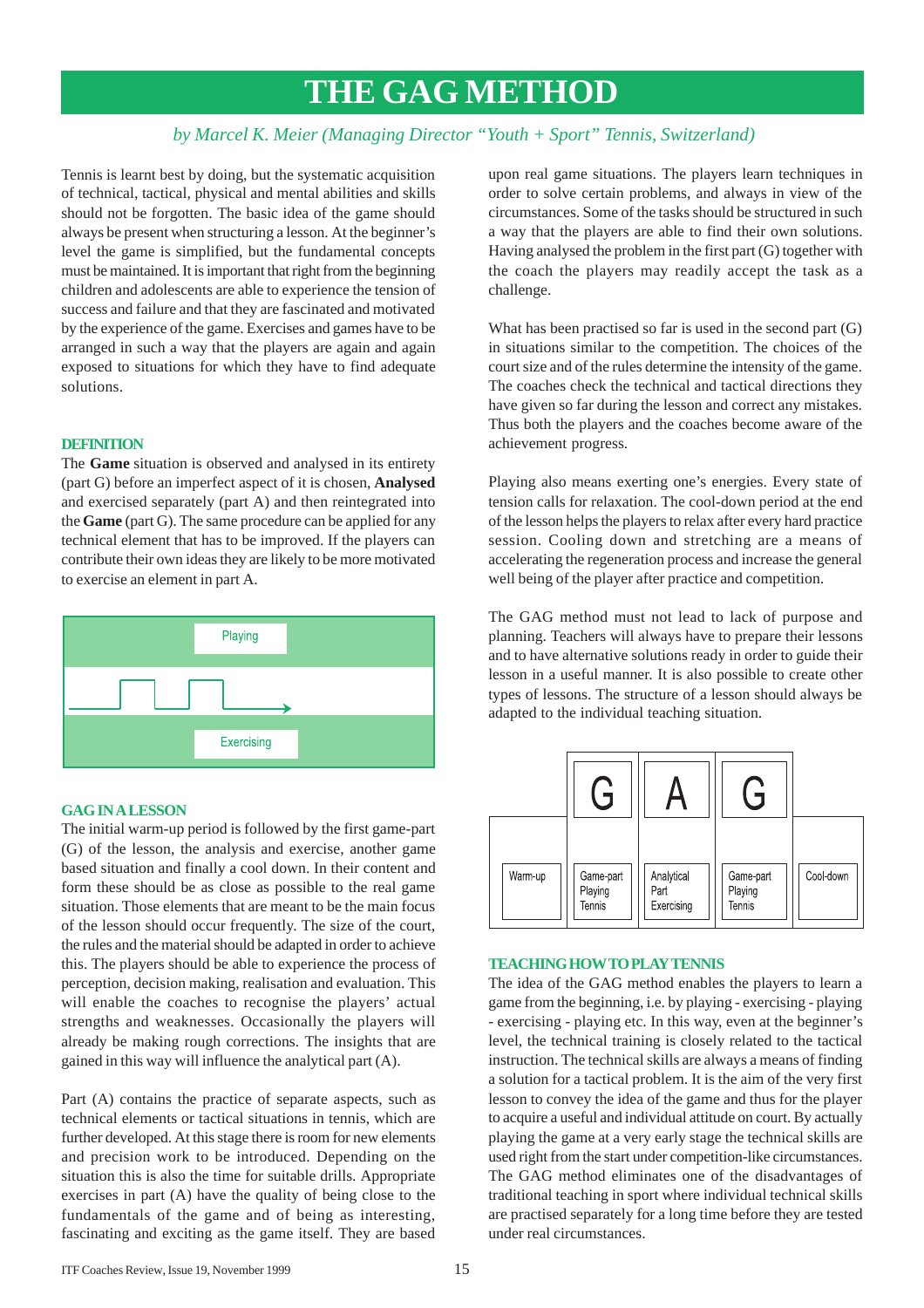## **PROBLEMS IN TENNIS TEACHING: STATEMENTS AND POSSIBLE SOLUTIONS**

### *by Carlos Carballo and Marcelo Blasco (Argentina)*

### **1. FIRST PROBLEM: THE DEVELOPMENT OF THE PLAYER BASED ON TECHNICAL PERFORMANCE**

### **a) The Problem**

For several years in a number of sports, tennis among them, they have suffered the impact of the industrial process in which concepts of technique, and technology have prevailed. This has been adapted at the teaching level through the false idea that: "If proper technique is good for production, and since it is important to be practical, technique based learning is best for the school, for physical education, for sport, and for tennis".

### **b) Traditional planning and solution provided to the problem**

Analytic methods have tried to solve the problem of motor learning. By using them, tennis is converted in a series of technical movements isolated from the game situation (which is tactically based). Moreover the technique of each stroke is divided in a series of meaningless positions, which causes the player to lose rhythm in the stroke, a basic quality of good technical ability.

With these methods, it may be difficult for the student to learn tennis because we don't teach starting from a real situation (which is defined by some authors as an ecological situation). The knowledge gained from isolated learning does not respond in the game situation, which is ultimately the most important outcome of learning tennis. This is because the environment of the game situation does not resemble that of the learning environment.

Furthermore, these methods tend to forget the game. You can not play, you are not allowed to play until you master the "technical fundamentals of tennis": forehand, backhand, serve, volley, overhead smash, etc.

In these methods the emphasis for player motivation comes from external pressures: "you can" or "if you want to be as successful as 'X' you have to hit like this", the stimulus and the model are alien to the player.

Can we really obtain any results like this? May be results are only possible with talented players, and less talented are not provided for.

### **c) Planning and possible solutions from an active perspective**

"Active" teaching methods are those in which the student has to elaborate something, i.e.: answer questions, search of alternatives, trial and error, decision making, etc., instead of being limited to simply responding to the coach's instructions.

With these methods, the problem presented to the student is the same he faces when playing tennis: "Why did I hit that ball wrong?" "When is it convenient to use this effect?" "Where should I direct this ball in this situation?"

Children can not solve all these problems alone and require assistance in finding the solutions to the problems but it is important that they are helped to find a solution rather than accepting the "correct" method as dictated by the coach.

The coach **should** teach, i.e., indicate and convey several concepts to a player when he or she can not discover them. Will a girl be able to discover the most convenient position to adopt to hit a forehand with just several directive questions? Yes, she probably will. Then, it is better that the coach asks her several questions, instead of directly telling her: "Stand sideways or facing the net".

It is however, unlikely that a player at a young age will be capable of discovering how to grip the racquet effectively for the forehand. If the coach thinks that the grip is going to limit the learning progression, he should tell the player: "Grip the racquet this way".

However, the active model of coaching is the most effective for learning, it also has its limits which are related to the intellectual level and the motivation of the student.

### **2. SECOND PROBLEM: THE ROLE OF THE GAME AND COMPETITION IN THE LEARNING PROCESS**

### **a) The problem**

Several authors have spoken about the importance of the game as a way to introduce the sport. In this perspective, the game becomes more a means to develop interest rather than real learning content.

Competition has been considered either as something very positive, glorifying it, or very negative, scorning it. Do we have to learn to play or do we learn by playing? Is competition useful and positive or it is preferable to avoid it?

### **b) Traditional planning and solution provided to the problem**

By using several technically based methods, the game is often not introduced until the player has "learned" the basic technique and only then it is time to compete. Early specialisation can be added to this, which in turn aggravates the problem. Sport practice does not necessarily enrich the motor ability of the practitioner, but specialises it and, consequently, it may be hampered and limited due to the stereotypes and automatic movements learned. Early specialisation has annulled the pleasure as a source of motivation, changing it into an "obligation and work" situation that leads to abandonment due to burn out.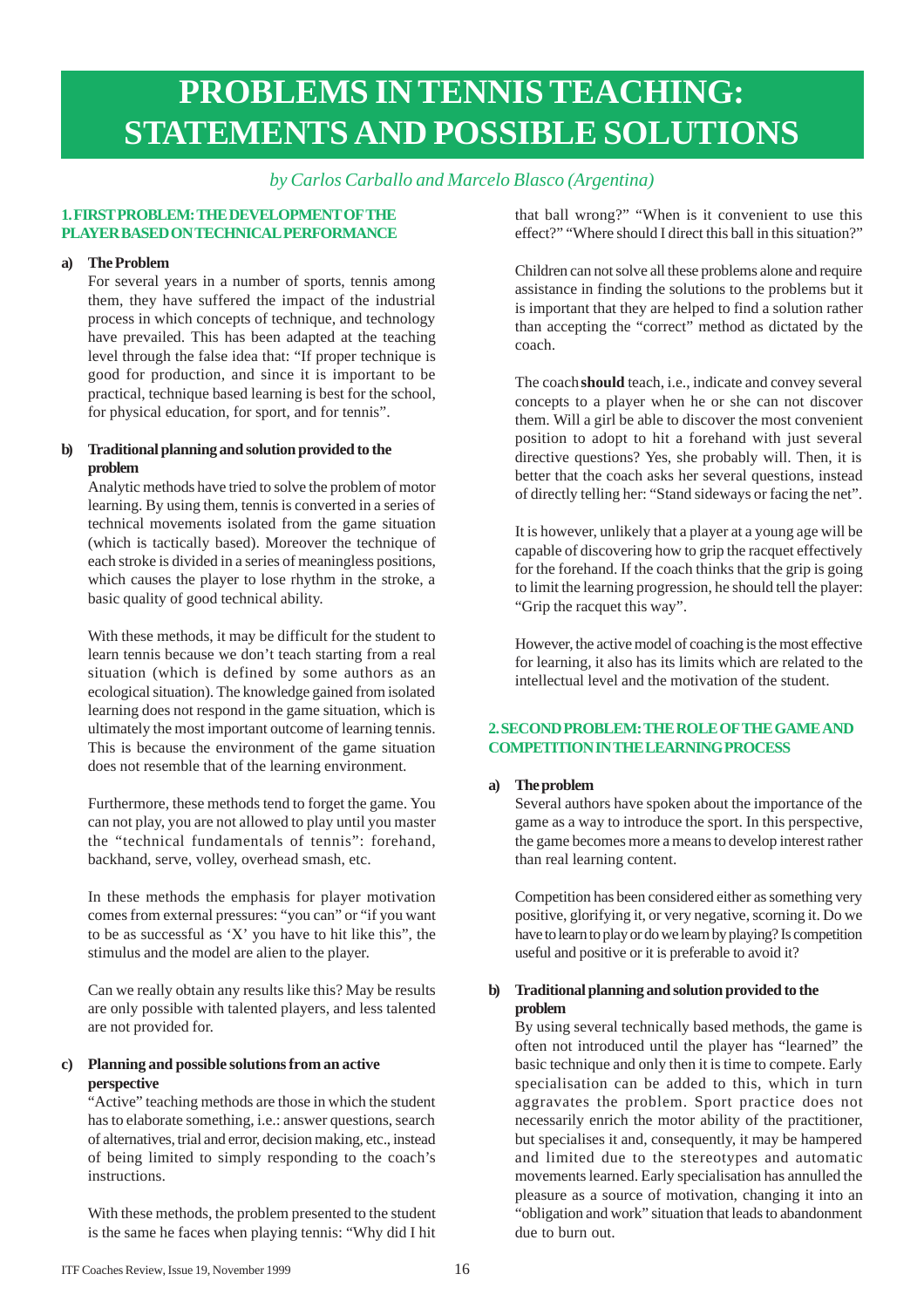From the opposite perspective, it was maintained that everything is a game by using a "multilateral formation" in which a "little bit of everything was offered" but this ended up being a "lot of nothing".

Competition, from both points of view, argues that it is either something unique or something unnecessary to early player learning.

### **c) Planning and possible solutions from an active perspective**

Piaget states that the game is the exercise of using knowledge learned (through assimilation). When playing you do not learn, but playing is indispensable to internal assimilation and therefore learning.

Thus, in a tennis lesson, the game should be permanent but should not be exclusive. No matter what the technical level of the player is, they have to be able to play with what they have learned. Obviously, not every game, and in the case of beginners not the formal game. Moreover, we should remember Freud who said that playing also satisfies the wish to repeat previous experience, hence the game should always be incorporated into the session.

Games can be varied in terms of their goals. They can be tasks for given abilities or free forms of a scaled down version of the sport. We suggest the use of mini-tennis as a game, not as a sport.

There is no sport without competition, it would be a "false humanism" which would be unrealistic. However, it is clear that competition should be adapted according to ages, playing levels and the motivation of the young tennis players. Rules, scoring, court dimensions can be modified, even - much better - based on suggestions made by the children, because the sport, an invention of adults, has to be adapted for children, and not adapt the children to the sport.

### **3.THIRD PROBLEM: INDIVIDUAL SPORT/INDIVIDUAL LESSON: THE QUESTION OF THE GROUP LESSONS**

### **a) The Problem**

With the recent "boom" of competition at early ages, the exclusive attention of a coach on just one student has given the impression that the learning process would be faster, more efficient and more personalised. Quantity of dedication has been confused with quality of teaching.

There is nothing wrong in an individual lesson, but the sport, as an educational system, should take into account the importance of both the personal and social benefits of sport. The learning process is always personal buts its meaning is often social. Vygotski states the importance of co-operation among students in solving problems, which could not be solved alone.

# **b) Traditional planning and solution to the problem**

Often the group class has been used exclusively from a financial point of view: to make the tennis lesson cheaper. The result is predictable: children are "piled up" instead

of "grouped". Or children are grouped according to age groups: under 12, under 14, under 16, etc., without taking into consideration their playing ability. This is another mistake.

Group classes also were justified as being fun. Yes, we all know how much fun waiting is...Or to avoid waiting, everybody, at the same time, repeating shadow strokes, divided into steps, for 30 minutes (the famous automatisation or repetition drills).

### **c) Planning and possible solutions from an active perspective**

When making a group we should respect the interest of its members. There is no general rule for the level of play or age categorisation in the grouping of players. There can be multiple combinations and each student should be taken into account individually. It is possible that A and B are 10 year old students with the same playing level, but A can be included in a group due to her interests and not B.

A tennis programme should have different groups and facilitate the interchange of students among them because each student improves at their own rate. The group favours the formation of values and attitudes such as solidarity, help, mutual correction and tolerance. However, tennis is invariably perceived by children to be an individual sport. There are individual and group improvements, but no team ones.

For instance, it is sad to see the lack of importance given to the game of doubles in several programmes, whereas in some schemes the doubles game has the same importance as the singles game, and team competitions are as important as the individual one.

The group should be reduced in number. However, when the coach works on court with 5, 6 or 7 students he or she does not need to make them wait or use mechanical drills of "everybody doing the same drill and at the same time". There are several teaching styles (task, buddy teaching, problem solving, etc.) that can guarantee an active, individualised and group lesson at the same time (Mosston, Crespo).

### **REFERENCES:**

Blázquez, D. 81995). "La Iniciacion Deportiva y el Deporte Escolar". INDE. Barcelona.

Bruner, J. (1989). "Accion , pensamiento y Lenguaje " Cap.1 :"Concepciones sobre la Infancia : Freud, Piaget y Vygotsky".Alianza. Madrid.

Forti, L. (1992). "La Formacion del tenista completo". Paidos. Barcelona .

Giraldes, M. (1994). "Didactica de una Cultura de lo corporal". Buenos Aires .

Piaget, J. (1969). "Biologia y conocimiento". Siglo XXI. Mexico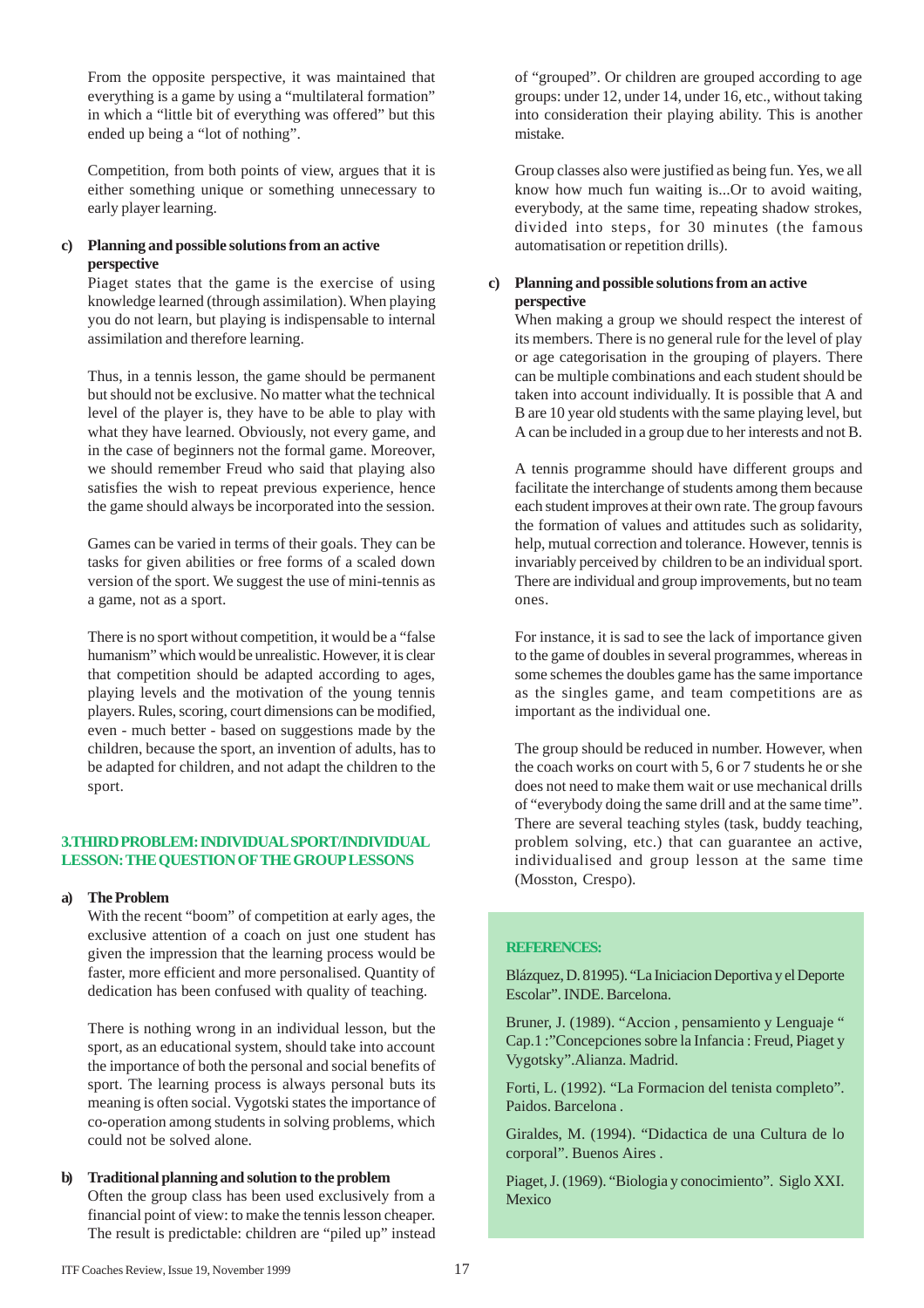## **WHAT TENNIS RESEARCH TELLS US ABOUT...COACHING METHODS**

### *Compiled and summarised by Miguel Crespo and Karl Cooke (ITF)*

### **COACHING METHODOLOGY**

This study investigated the effectiveness of the Task Method versus the Command Method of teaching the forehand and backhand ground strokes.

- The Command Method is described as being based on the command-response interaction between coach and player, the emphasis is placed on the subject matter and the role of the player in the learning experience is limited.
- The Task Method is described as providing the player with the opportunity to make many more decisions than in the command method, he or she has the authority to decide how many repetitions of a particular task to be performed, and when to stop. After demonstrating the skill to be performed the coach relinquishes his control over the player.

Players were given six weeks coaching for a total of 12 hours. Results revealed that:

- 1. The Task Method was superior to the command method in the coaching of the backhand,
- 2. The two methods were not different in the coaching of the forehand,
- 3. Both methods caused significant improvement in the performance of the two ground strokes,
- 4. The Task Method players had significantly greater retention for both ground strokes.

*Tom Mariani (1969). A comparison of the effectiveness of the command method and the task method of teaching the forehand and backhand tennis strokes. The Research Quarterly, Vol. 41, No. 2: 171-174.*

### **PRACTICE ORGANISATION**

This study examined the effect of practice organisation manipulations implemented in a coaching setting on the performance and learning of low- and high- skilled players. In five sessions of either blocked (focusing on one specific area) or alternating (varying the focus of the drills) practice organisation for the forehand and backhand ground strokes.

The players were tested before and after the practice and the results indicate that the practice organisation influenced player performance.

- Low skilled players assigned to the blocked practice performed better after practice than those who had been assigned to alternating practice.
- In contrast the highly skilled players were not influenced by the practice organisation, this highlights the importance of the type of practice organisation to be used for children and beginners.

*Herbert, E.P., Landin, D. & Solmon, M.A. (1996). Practice Schedule Effects on the Performance and Learning of* *Low- and High- Skilled Students: An Applied Study. Research Quarterly for Exercise and Sport Vol.67 (1): 52-58.*

### **PLAYER TO PLAYER TUTORING IN TENNIS**

This article highlights the potential for peer tutoring in early tennis sessions using a fellow player to observe the performance of the criterion skills.

- The criterion skills are determined by the coach and divided into levels. The player must practice the skills with their partner and the partner must observe the completion of the list of required skills before moving on to the next level. The coach then confirms the player's progress either by giving them additional assistance or signing them off to the next level.
- The players are normally allowed to choose their own partners, since they often select partners of similar skill level, thereby enhancing their own playing ability.
- Results have also been successful when higher skilled players worked with players with lower motor capabilities. The higher skilled students are challenged to find ways to assist the less skilled. In turn the less skilled receive individual assistance and guidance, and ultimately find success.

*Donna Chun (1996) Peer Tutoring in Tennis. Journal of Physical Education, Recreation and Dance Vol.67(2): 12-15.*

### **THE BEHAVIOUR OF MORE AND LESS SUCCESSFUL TENNIS COACHES**

The behaviour of nine coaches of high school boys' tennis was described and analysed in this study. The coaches were categorised as either more or less successful, this was determined by the definition that a more successful coach was one who had a 70% winning record over the three years prior to the study. A less successful coach was one who only had a 50% winning record over the three years prior to the study. The results showed:

- Less successful coaches instructed more than more successful coaches
- Less successful coaches praised more than the more successful coaches, but the appropriateness of the praise to the situation was not determined
- More successful coaches questioned their players more than less successful coaches
- More successful coaches spent greater time in "silence", "management" and "other" activities than less successful coaches. The authors suggest that this may be due to a greater requirement for tennis players to have practice time without frequent instruction intervals.

*Claxton, D.B. (1988) A Systematic Observation of More and Less Successful High School Tennis Coaches. Journal of Teaching in Physical Education, 1988 (7): 302-310.*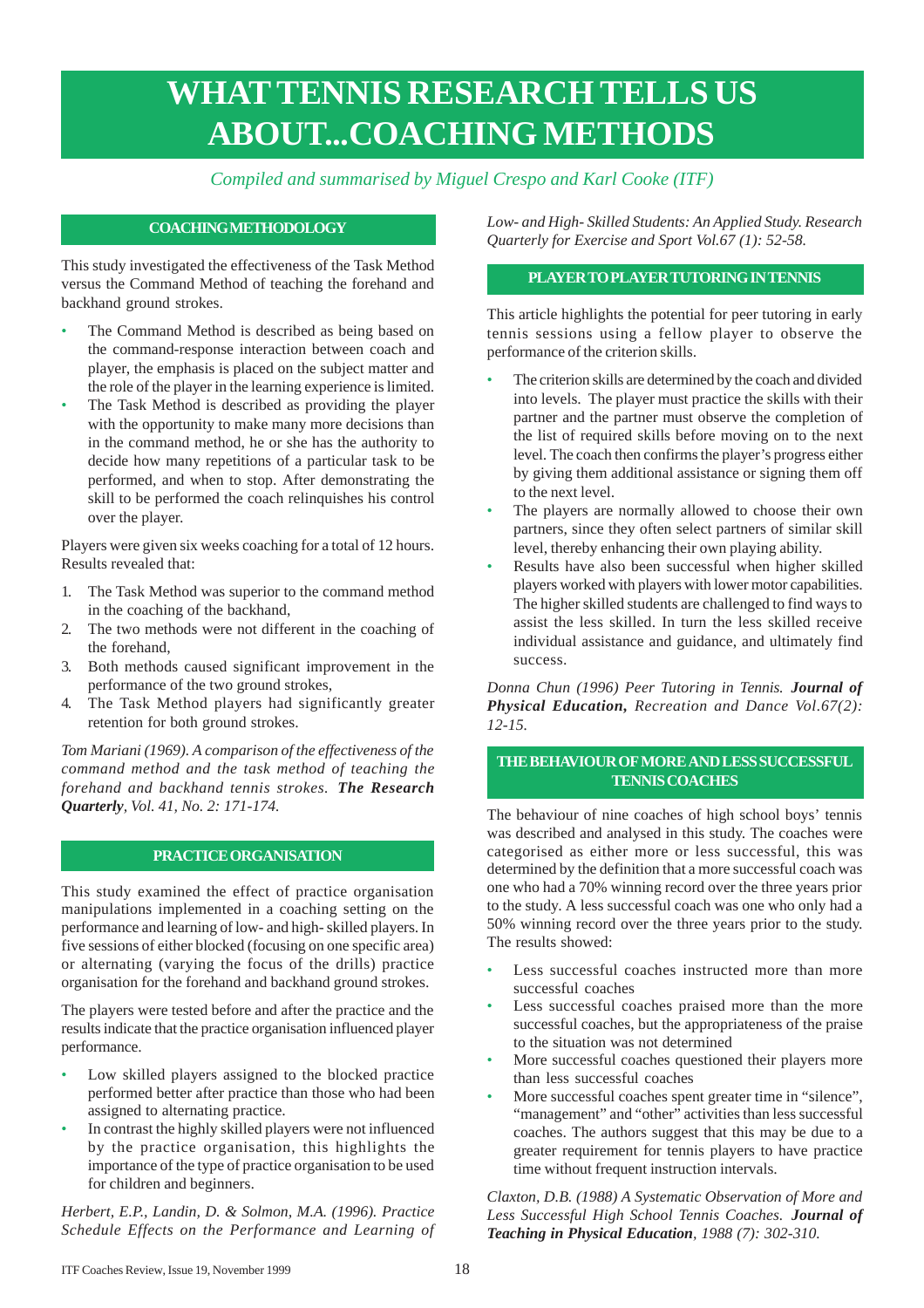### **THE EFFECT OF PROACTIVE INTERFERENCE ON THE PLAYER'S ABILITY TO LEARN THE BACKHAND STROKE**

Proactive interference is when the ability of an individual to perform a desired task is inhibited by the effect of a previously learned skill. In this study the effect of learning the forehand stroke prior and separate to the learning of the backhand stroke was investigated. Th results show that:

- There was negative transfer when the players who first learned the forehand were required to learn the backhand
- This negative transfer was suggested to be a consequence of the differences in pivot and grip in the two techniques
- The study recommended that "the traditional instruction model of teaching forehand ground strokes be reexamined. In tennis, teaching forehand and backhand concurrently may initially present a confusing task to the learner, but such a procedure may lead to higher ultimate performance".

*Eason, R.L., Smith, T.L. & Plaisance, E. (1989). Effects of Proactive Interference on Learning the Tennis Backhand Stroke. Perceptual and Motor Skills, 68: 923-930.*

### **ENHANCING TENNIS COACHING USING A METAPHOR METHOD**

Children and adolescents in a summer tennis instruction programme were taught a "metaphor method" for eliminating distractions and detrimental ideation. They visualised themselves enclosed in a bubble, cocoon, or chrysalis that separated them from non task stimuli.

- Ratings from coaches about the metaphor method demonstrated multiple advantages.
- When compared to the control group (players receiving regular instruction), players taught to use the boundary metaphors improved significantly in terms of performance criteria and the ability to concentrate.
- The coaches involved also rated the players higher in enjoyment of the experience, motivation, and a display of mature and appropriate behaviour.

*Efran, J.S., Lesser, G.S. & Spiller, M.J. (1994) Enhancing Tennis Coaching with Youths using a Metaphor Method. The Sport Psychologist, 8: 349-359.*

## **TENNIS COACHING ON THE WEB**

### *by Miguel Crespo and Karl Cooke (ITF)*

This article will provide you with some of the sites available on the Internet, which relate to Coaching.

### Ø **Coaches Review Articles on the Web:** http://www.itftennis.com

You can now read a selection of Coaches Review articles on the ITF WebPages in the "Developing Tennis" section as well as considerable information on the work of the ITF Development Department. If you know coaches that do not receive Coaches Review they can read some of our articles here. National Associations also wishing to access complete issues of Coaches Review can obtain them via ITF Worldnet (see the Development Department section of the library).

### Ø **Tennis Coaches Australia New South Wales:** http://www.ozemail.com.au/~tcansw/

"Tennis Coaches Australia is the official organisation authorised to conduct training courses and accredit tennis coaches on behalf of Tennis Australia. On gaining their qualifications members are issued with a joint certificate from Tennis Australia and Tennis Coaches Australia".

Features: Training courses; About TCA; Members' WebPages and Directory; Coaching Accreditation; Links.

Ø **Tennis One:** http://www.tennisone.com

Rather than offering one tip each month, TennisONE provides a whole library of tennis lessons. Anytime you have a problem on the court, check out TennisONE's lesson page to find the solution. We've built our library of lessons using the top local teaching pros as well as nationally recognised industry figures.

Features: Lesson Library; Worldwide tennis news; Racket

Research; Ask the Pros; Tennis one bulletin board; Tennis products.

Ø **MWN - Tennis:** http://www.mwnsports.com

"Some of the highlights of this high impact newsletter include: Drills and Exercises; Playing Strategies; Coaching Principals; Tips Motivation and Sports Psychology; Physical Strength and Conditioning; Public Relations and Promotions; and much, much more!"

Ø **Tennistrainer Magazine:** http://www.tennistrainer.com

Features: Specialised Training; Tennis injuries; Tennis Links; Training diets; Training equipment; Gift shop; Contacts; Classifieds.

Ø **Tennis at the Australian Institute of Sport:** http://www.ausport.au/aisten.html

Features: A.I.S. Tennis players; The A.I.S. Tennis programme; History of Tennis; Tennis at the Olympic Games; Tennis Diets; Training.

Ø **Pro Tennis Video:** http://www.protennisvideo.com

Features: Train for mental toughness, Overcome choking, Cross train like the Pros; Devise winning game plans; Develop world class footwork; Learn the secretes of Pro Strategy; Out think your opponent to win.

Ø **Leading Edge Tennis:** http://www3.sympatico.ca/let/

Features: Article contributions from tennis professionals; Psychological tip of the month; Technical tip of the month; Tactical tip of the month; Guest writer; Announcements; Pro shop; Best tennis sites (updated monthly).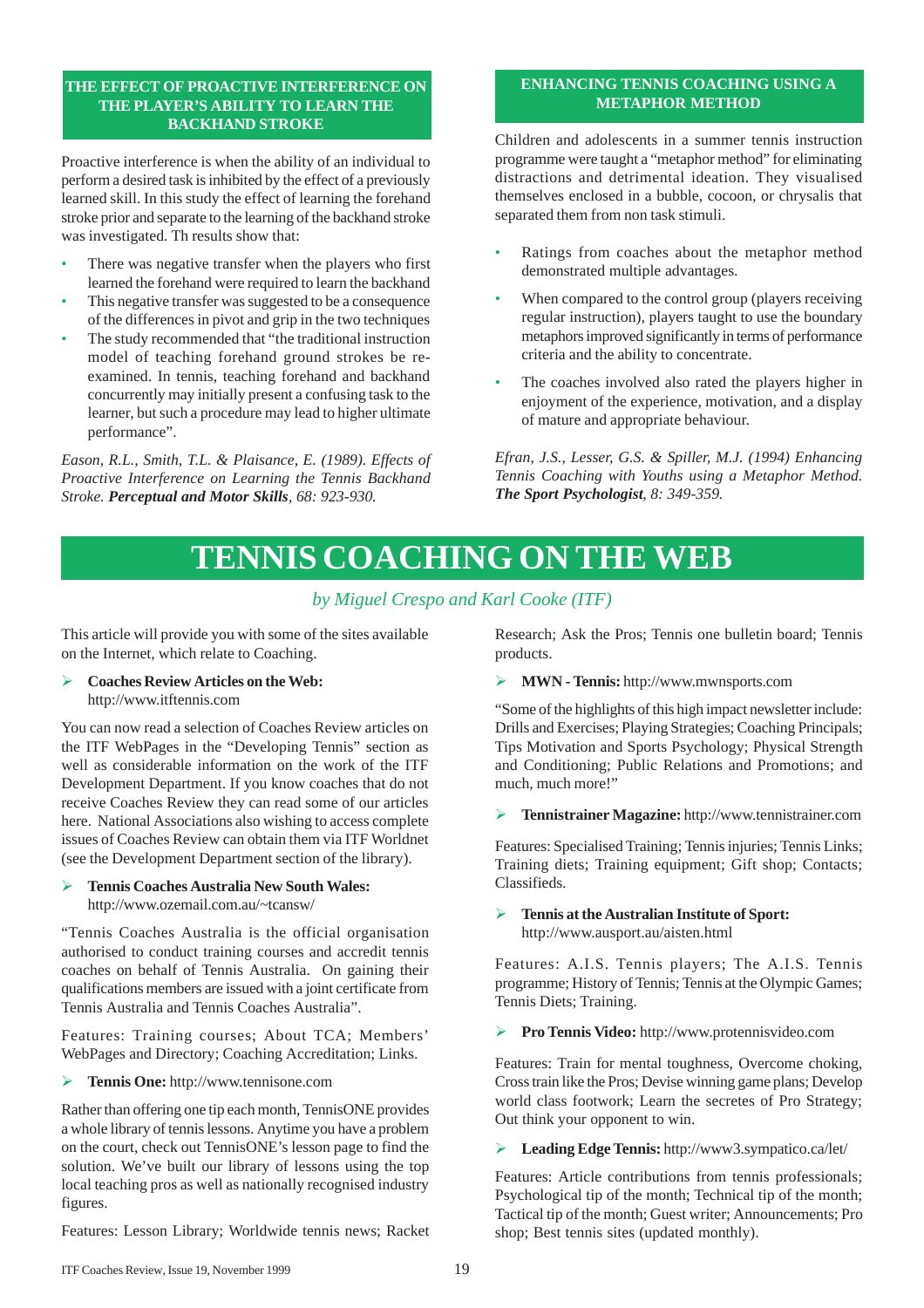### **RECOMMENDED BOOKS AND VIDEOS**

### **THE DAVIS CUP By Richard Evans**

Year: 1998. Pages: 256. Language: English. This book published by the ITF celebrates 100 years of international tennis. In this lavishly illustrated history, the author chronicles not merely the matches that caught the imagination of millions but the extraordinary array of personalities who gave the Cup its lustre and whose names are now engraved on its silver panels.

Contents include: 1. The beginning, 2. The Cup, 3. The first match, 4. Early challenges, 5. The Wilding years, 6. Tilden, 7. Perry, 8. Post-war years, 9. The Hopman era, 10. Dell's Americans, 11. The Seventies, 12. McEnroe to the rescue, 13. Drumbeat in Asuncion, 14. The Nineties, Bibliography and Index.

For more information contact: Ebury Press. www.randomhouse.co.uk. Price: £14.99.

### **INITIATION ADULTS**

**By French Tennis Federation**

Year: 1998. Level: Beginners and Intermediate players. Pages: 34. Language: French. This book offers a pedagogical programme for working with adult beginners through a series of 12 one hour sessions. The main goal of the programme is to help players to rally from the very first lesson.

Contents include: 1. Introduction, 2. Equipment, 3. Methodological aspects, 4. Programme for 12 one hour sessions, 5. Formations, games. The general goals are: to involve new people in tennis, to help them to play and compete, to motivate them to be active members of tennis clubs etc.

The specific goals include: to help them discover how to rally with a partner, to help them discover an adapted form of competition, to help them acquire the technical basics on groundstrokes and service, to help them acquire some basic tactical concepts.

For more information contact: Fédération Française de Tennis, 2, Avenue Gordon Bennett, 75016 Paris, France. Tel: 33 1 47 43 48 00. Fax: 33 1 47 43 04 94.

### **ADVANCED TECHNIQUES FOR COMPETITIVE TENNIS By Richard Schonborn**

Year: 1999. Level: Advanced. Pages: 280. Language: Spanish. This book sets out to change the way tennis is taught and coached by making technique training more relevant to what happens in a match.

The book provides a detailed analysis of technique and how it is learned then places technique training into the context of the overall tennis training programme.

For more information contact: Ediciones Tutor, C/ Marqués de Urquijo, 34-2º izda. 28008 Madrid. Price approx.: \$25. Tel. 34 91 559 98 32. Fax: 34 91 541 02 35. E-mail: tutor@autovia.com.

### **BOLLETTIERI CLASSIC TENNIS HANDBOOK By Nick Bollettieri**

Year: 1999. Level: Advanced. Pages: 569. Language: English. This book is a collection of the experiences of Nick Bollettieri in his 44-year-old tennis coaching career. It describes his coaching ideas with players of all levels from beginners to world number one. The book covers all areas from physical conditioning, to parenting, to the composition and tension of your racket strings.

For more information contact: Tennis Week, 341 Madison Avenue, Suite 600, New York, NY 10017, United States of America. Price approx. \$30.

### **VIDEOS**

Physical Conditioning for the club player (La préparation physique du joueur de club). Fédération Française de Tennis. Shows exercises for developing the physical qualities needed for club tennis play. Frederic Roche, Paul Quentin, Nicolas Thibault, INSEP. Colour. Approx. 30 min. Strengthening the upper body (Le renforcement du haut du corps). Fédération Française de Tennis. Shows exercises for strengthening the upper body for junior and advanced tennis players. Frederic Roche, Paul Quentin, Eric Grange. Colour. Approx. 30 min. For more information contact: Fédération Française de Tennis, 2, Avenue Gordon Bennett, 75016 Paris, France. Tel: 33 1 47 43 48 00. Fax: 33 1 47 43 04 94.

### **GENERAL GUIDELINES FOR SUBMITTING ARTICLES TO COACHES REVIEW**

Coaches Review is published 3 times per year by the ITF. If you wish to submit articles for consideration, the general guidelines are as follows:

**Length:** Short articles not more than 4 pages. **Author (s)**: Name, nationality, academic degree if any, position in an institution or organisation. **Topics:** Latest tennis topics (technique, teaching methodology, tactics, psychology, physical conditioning, medicine, training, drills and games, development, etc.).

#### **SUBMISSION OF ARTICLES:**

**By mail:** To ITF Development Department, Bank Lane Roehampton, London SW15 5XZ (ATT. Miguel Crespo, Research Officer), or to Miguel Crespo, C/ Pérez Báyer, 11, 10-A, 46002 Valencia, España. Please attach a printed copy of the article and a floppy disk. **By e-mail:** To Miguel Crespo <dualde@xpress.es>

**Text:** Use any word processor (Word 7.0 is preferable) **Font:** 12 (any type) **Graphs:** Use any graph software (Power Point is preferable).

**Photos:** 2 photos max. per article can be attached.

We hope this information will be useful to you. In case you may need any further details, please contact the ITF Development Department.



**International Tennis Federation** ITF Ltd, Bank Lane, Roehampton

London, SW15 5XZ Tel: 44 181 878 6464 Fax: 44 181 878 7799 E-mail: itf@itftennis.com



Designed and Printed by Wilton Wright & Son Ltd, Units 2/3, Garth Road, Morden, Surrey SM4 4LZ. Tel: 0181-330 6944 Fax: 0181-330 5816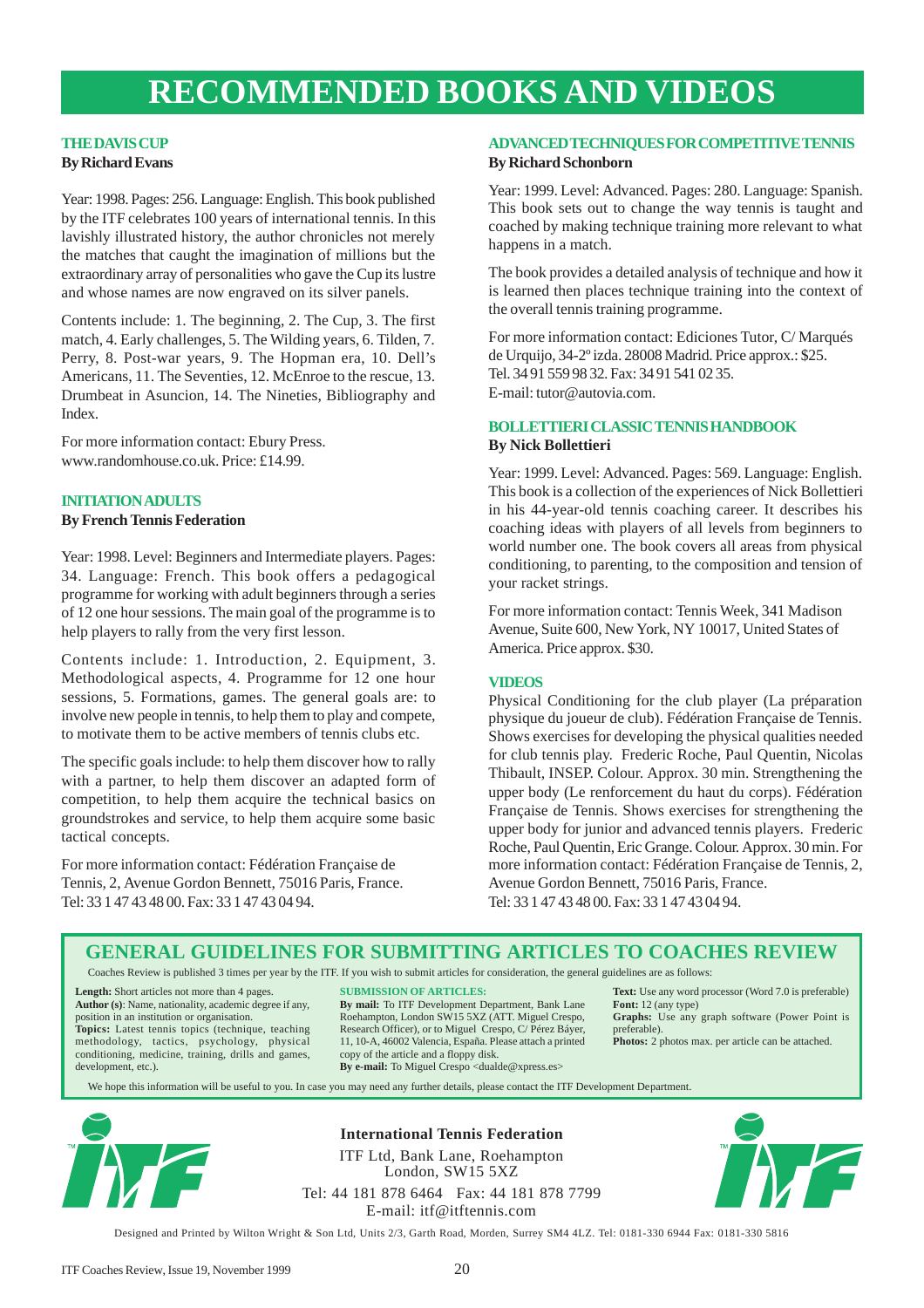## **HOW TO CREATE A MINI-TENNIS SPACE**

*by the Technical Department of the French Tennis Federation*

### **INTRODUCTION**

*The mini-tennis space is an indispensable complement to the original pedagogical mini-tenis approach and to its equipment. This space can be conceived in different ways. By arranging the existing material or creating one or more areas, the court is converted into a centre of great activity.*

The environment in which children evolve directly influences their motor behaviour. Thus, it is important to dedicate a space to the teaching and practice of mini-tennis in clubs and tennis centres. In order to respond to this demand, the first solution is to adapt a regular tennis court.

With the aid of posts, elastic bands, and nets or by moving lines, the space of play is transformed during the season or all year long as a function of the needs of the students and the teachers.

By doing this, it is possible to use the already existing lines to determine three different zones which will include a different activity in each (see figure 1). It is also possible to create three singles minitennis courts on one side of the court and, on the other side, a doubles mini-tennis court and a multi-activity space combining different motor abilities can be included (see figure 2). Another option is simply to draw 5 or 6 singles minitennis courts (see figure 3).

### **NUMEROUS POSSIBLE ARRANGEMENTS**

These three options are just few examples of the numerous possible arrangements that can be done. The space is not fixed and its evolution depends on the imagination of the teacher and on the goals to be established. From a financial point of view, the arrangement of a regular court with the mini-tennis equipment is a cheaper option. Unfortunately this solution does not allow the child, apart from during the training sessions, to use the court as a playground.

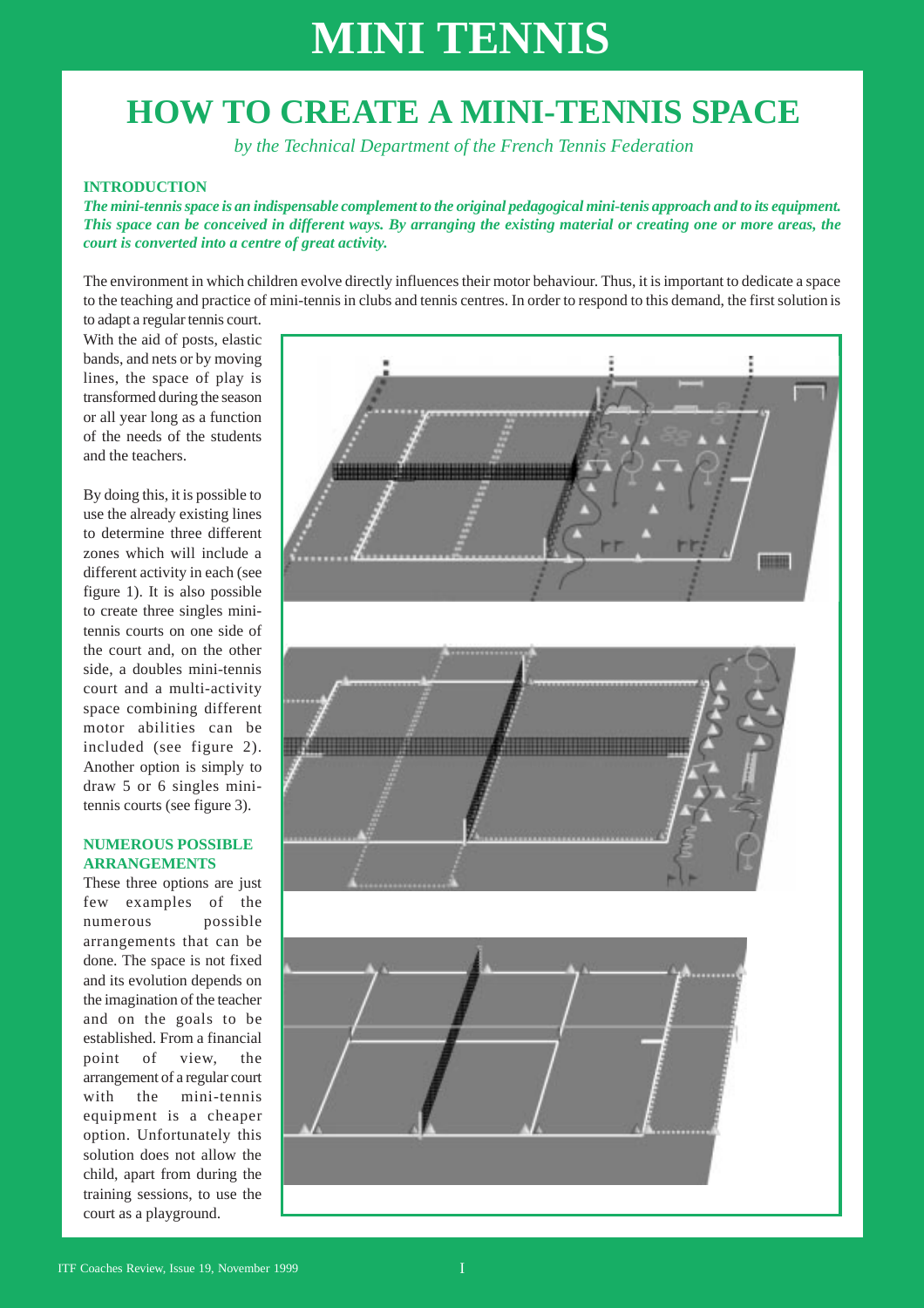Four years ago, based on this situation, the French Tennis Federation (FFT) created a mini-tennis space reserved for youngsters. "With Jean Claude Marchon together with the manufacturers, they tried to approach two conflicting constraints. On one side was the desire of the child to evolve freely in a space without rigid limits or obstacles. On the other side, there was the need for the teacher to have a framework to structure the game. The space, the division and all other elements have been defined after an intense process of reflection" explains Alain Guelfi, responsible for the Equipment Service at the FFT. Conceived in a progressive form, this specific space has an adaptable fence in which targets, goals or basket hoops can be fixed. It also has a zone of "team sports" and three zones of 12, 15 or 18 meters delimited by coloured rectangles and by lines more or less marked. The transition from one zone to another depends on the ability of each child to master the space in terms of, for example, the basic concepts of attack and defence.

#### **THE "TEAM SPORTS" ZONE**

It permits the practice of numerous activities. The coloured bands can be used as targets, jumping zones, etc. Besides, if posts are used this zone can also be transformed into a supplement mini-tennis court.

### **THE 12 AND 15 METRES COURTS**

In order to allow the child to discover the principles of the game and at the same time to develop their

physical and motor abilities, mini-tennis courts should respond to more demands from the point of view of the dimensions, the colours and even the fences used. They should adapt to the age and the level of the young practitioners. Then, before progressing to the 15-metre court, the child has to be feel comfortable on the 12 metre court.

### **THE 18 METRE COURT**

When the child starts to master and control the ball, she tries to resemble the adult's game. However, she has to improve her learning in an environment adapted to her abilities. The "intermediate" zone is formed by coloured rectangles and has white lines that limit the area of play.

In conclusion: the ideal situation is to have a playing area (in the club or neighbourhood) and a budget big enough to create these structures already mentioned. However, it is also possible to start by building just one court which can have one or several of the elements described above and will allow children to play with their peers, parents, brothers and sisters at all times. As a privileged animation zone for the youngsters, the mini-tennis space will contribute to the improvement of the collective environment within the club. It may develop, as we have already seen, as a space of play for all the family.

## **THE ITF SCHOOL TENNIS INITIATIVE POCKET AID**

Pocket Aid is the teaching aid to help beginning teachers who need to know what to do next. The ten games and ten ball warm up exercises can be found in the ITF School Tennis Initiative Teacher's Manual. This book is given out to all mini tennis teachers. Instead of bringing the book to class, teachers can pull out the Pocket Aid and have a variety of teaching ideas to select from.

The Pocket Aid opposite can be cut out (and photocopied to give to other coaches in your school or club), placed back to back and laminated to produce the Pocket Aid that is hard wearing and can be kept in your pocket for all your coaching sessions.

The Pocket Aid was devised through the hard work of two of the ITF Development Officers; Karl Davies (South Africa) and Dan O'Connell (Pacific Oceania).

### **ITF POCKET AID**

### *Warm Up*

| <b>Upper Body</b>            | <b>Lower Body</b> |
|------------------------------|-------------------|
| Circles                      | Kicks             |
| Apples                       | Hops              |
| Japs                         | Jumps             |
| <b>Serves</b>                | Shuffle           |
| <b>Stretch After Jogging</b> |                   |

**Relays** (to net) Walks: Bear/Crab/Duck Racket: Holding/ups/downs

### **Drills-partner/net** Stop/bounce/hit Hit Ten Stop/alternate/hit Stop/legs/Hit

### **ITF POCKET AID**

### *Mini Tennis: Ages 5-8* **Ball Warm up:**

Draughts(3); Ball Relay(4); Racket Relay(10); Catch It $(11)$ ; Ice Hockey $(25)$ . **Games:**

The Box $(5)$ ; Catepillar $(11)$ ; Close-Far(18); Baseball(23); Cats&Rats(24).

### *Mini Tennis: Ages 8-12*

#### **Ball Warm up:**

Billards(1); Spider Tag(4); Bounce Tiggy(7); Handball(11); Waterpolo(26).

### **Games:**

 $\frac{1}{2}$ 

Speedy Gonzal(11); Hi Lo(19); Masters(9); Waiter(3); Clean  $Court(16)$ 

**if**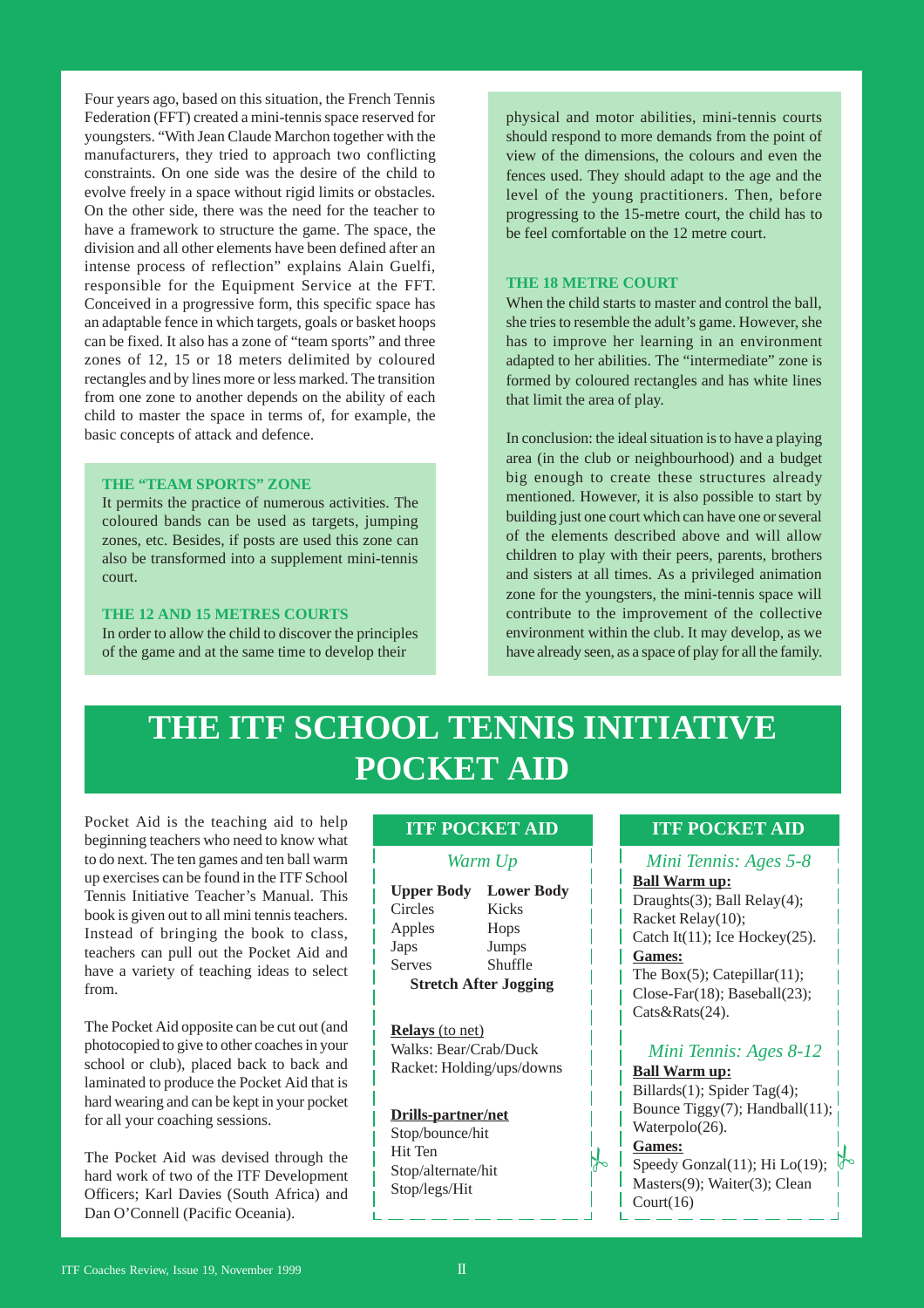## **2 ONE HOUR LESSONS FOR CHILDREN AGED 5-8 YEARS OLD**

| LESSON 5          | Theme: PROPELLING AND RECEIVING THE BALL, CO-OPERATING AND MOBILITY                                                                                                                                                                      |
|-------------------|------------------------------------------------------------------------------------------------------------------------------------------------------------------------------------------------------------------------------------------|
| Objective         | To roll the ball over to a team-mate.                                                                                                                                                                                                    |
| Warm up           | Freeze: Team leader signals for forehand, backhand, serve. Periodically, in the middle of a stroke, the<br>calls "freeze". Students must stop and hold their exact grip, stroke, position.                                               |
| Games/Exercises   | The box: Teams of 4 students forming a box, ie. each student stands on a corner of the service box.<br>On the signal, they have to roll the ball with the racket, A to B, B to C and C to D. The first team to<br>complete the box wins. |
| <b>Variations</b> | In pairs, students roll the ball back and forth, using both faces of the racket, along the line, gradually<br>moving back away from each other each time, etc.                                                                           |



| <b>LESSON 6</b> | Theme: HANDLING BALL AND RACKET, CO-OPERATION AND MOBILITY                                                                                                                                                                                                                                                                                                                                                           |
|-----------------|----------------------------------------------------------------------------------------------------------------------------------------------------------------------------------------------------------------------------------------------------------------------------------------------------------------------------------------------------------------------------------------------------------------------|
| Objective       | To pass the ball from one racket to another without dropping it.                                                                                                                                                                                                                                                                                                                                                     |
| Warm up         | Simon says: Team leader calls out signals as follows: "Simon says racket back on the forehand side,<br>Simon says step in, Simon says swing and ready".                                                                                                                                                                                                                                                              |
| Games/Exercises | Catepillar: Students in teams line up one behind another in a relay formation. There is a basket of balls at<br>one end of the line and an empty basket at another end. First student on each team puts a ball on his<br>racket and passes it to the next student's in line racket without bounce. Each ball is passed along the line<br>of students until all balls are in the basket at the other end of the line. |
| Variations      | Using a racket pass the ball back and forth, in pairs, in teams, etc.                                                                                                                                                                                                                                                                                                                                                |

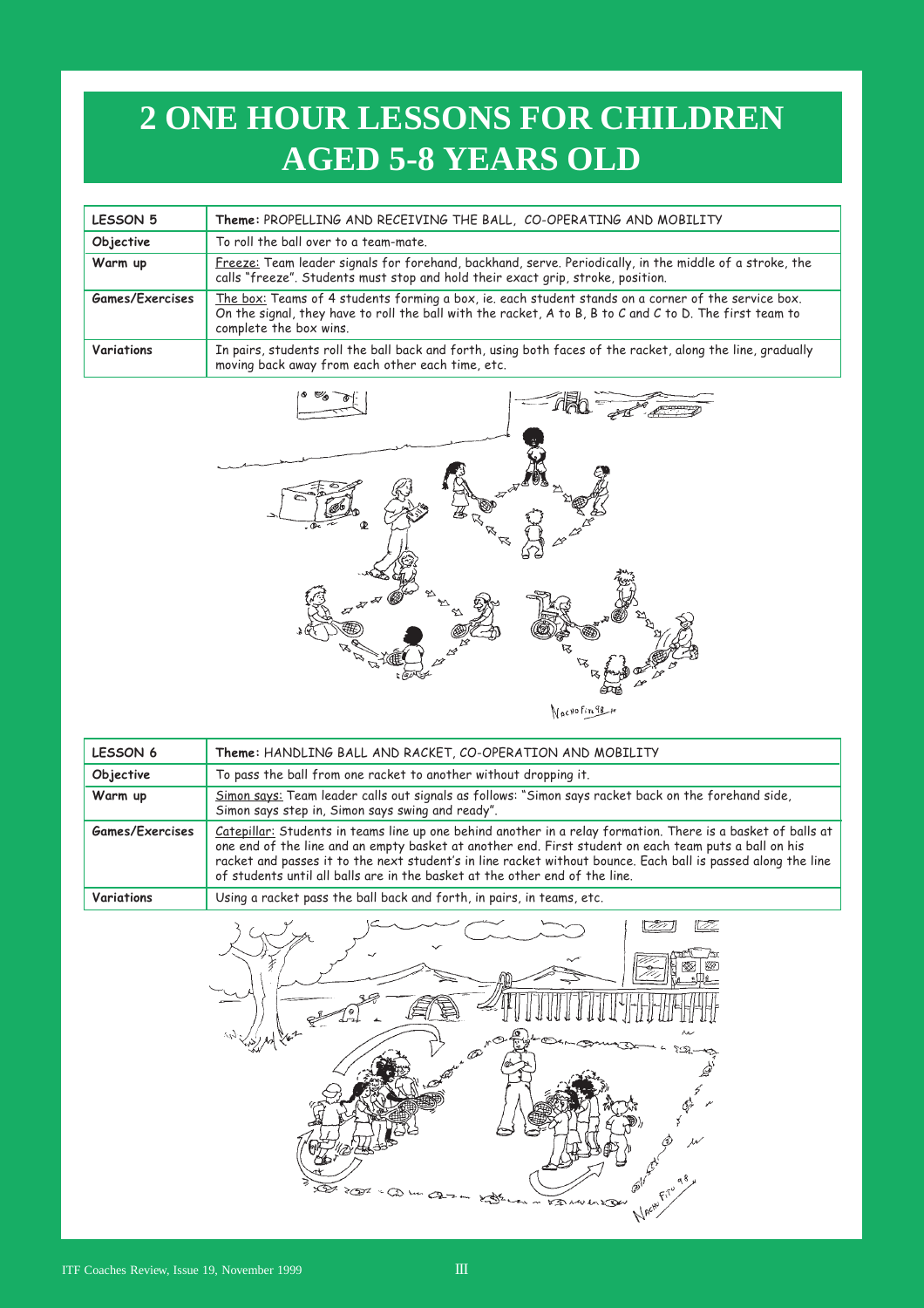## **2 ONE HOUR LESSONS FOR CHILDREN AGED 8-10 YEARS OLD**

| <b>LESSON 5</b> | Theme: PROPELLING, RECEIVING, MOVING AND CO-OPERATING: RALLYING OVER AN<br>OBSTACLE AFTER A BOUNCE                                                                                                                                                                                                                                           |
|-----------------|----------------------------------------------------------------------------------------------------------------------------------------------------------------------------------------------------------------------------------------------------------------------------------------------------------------------------------------------|
| Objective       | To reinforce the concept that cooperation is essential for building successful exchanges between<br>students which is facilitated by hitting the ball with and upward arc.                                                                                                                                                                   |
| Warm up         | Circle Pursuit: All students form a circle and number off from 1-4. Teacher calls a number from 1-4.<br>Student with that number starts to run around the outside, teacher calls another number and student<br>with that number runs around the circle and attempts to catch the runner in front of them. Teacher<br>call different numbers. |
| Games/Exercises | The never ending rally: Students in pairs rally over the net letting the ball bounce. The pair with the most<br>hits without misses after a given time is the winner.                                                                                                                                                                        |
| Variations      | Hit balls after bounce, aim for target, catch ball on racket before hitting it back.                                                                                                                                                                                                                                                         |



| LESSON 5        | Theme: PROPELLING, RECEIVING, MOVING AND CO-OPERATING: RALLYING OVER AN<br>OBSTACLE AFTER A BOUNCE                                                                                                                                                                                                                   |
|-----------------|----------------------------------------------------------------------------------------------------------------------------------------------------------------------------------------------------------------------------------------------------------------------------------------------------------------------|
| Objective       | To reinforce the concept that cooperation is essential for building successful exchanges between<br>students which is facilitated by hitting the ball with and upward arc.                                                                                                                                           |
| Warm up         | "Scarecrow tiggy: Students spread out within boundaries. When play commences, students who are "it<br>attempt to tag as many students as possible. When tagged, students should stand still with legs astride<br>and arms outstretched. Students can only be released when another student touches and "frees" them. |
| Games/Exercises | The never ending rally: Students in pairs rally over the net, before the bounce. The pair with the most<br>number of hits without misses after a given time is the winner.                                                                                                                                           |
| Variations      | Balls before bounce. Juggle volley with or without obstacle, continuous and continuous with a target on<br>each side, etc.                                                                                                                                                                                           |